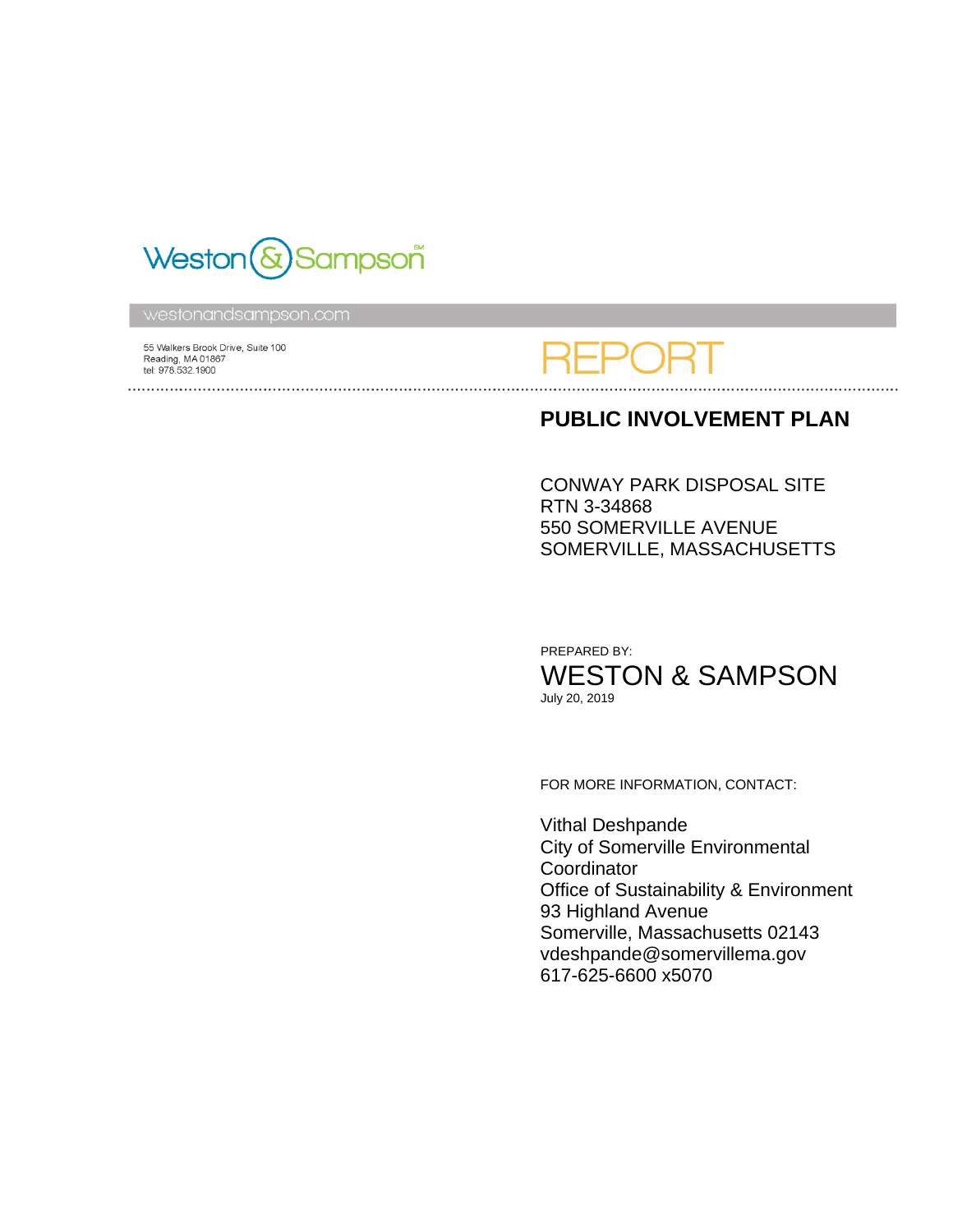# Conway Park | RTN 3-34868 **DRAFT PUBLIC INVOLVEMENT PLAN**

### TABLE OF CONTENTS

#### en de la provincia de la provincia de la provincia de la provincia de la provincia de la provincia de la provi

| 1.0<br>1.1<br>1.2                                    |                                                                                                                                                                                        |
|------------------------------------------------------|----------------------------------------------------------------------------------------------------------------------------------------------------------------------------------------|
| 2.0<br>2.1<br>2.2<br>2.3                             | Initial Environmental Site Assessment - October/November 2017 2-2<br>2.2.1<br>2.2.2<br>Supplemental Environmental Site Assessment - March 2018 2-2<br>2.2.3<br>2.2.4<br>2.2.5<br>2.2.6 |
| 3.0                                                  |                                                                                                                                                                                        |
| 4.0<br>4.1<br>4.2<br>4.3<br>4.4<br>4.5<br>4.6<br>4.7 |                                                                                                                                                                                        |
| 5.0                                                  |                                                                                                                                                                                        |
| 6.0                                                  |                                                                                                                                                                                        |
| 7.0                                                  |                                                                                                                                                                                        |

### LIST OF EXHIBITS

\\wse03.local\wse\Projects\MA\Somerville MA\Conway Park\Environmental\Public Involvement Plan\PIP\Final PIP\Final PIP Plan\_Conway Park.docx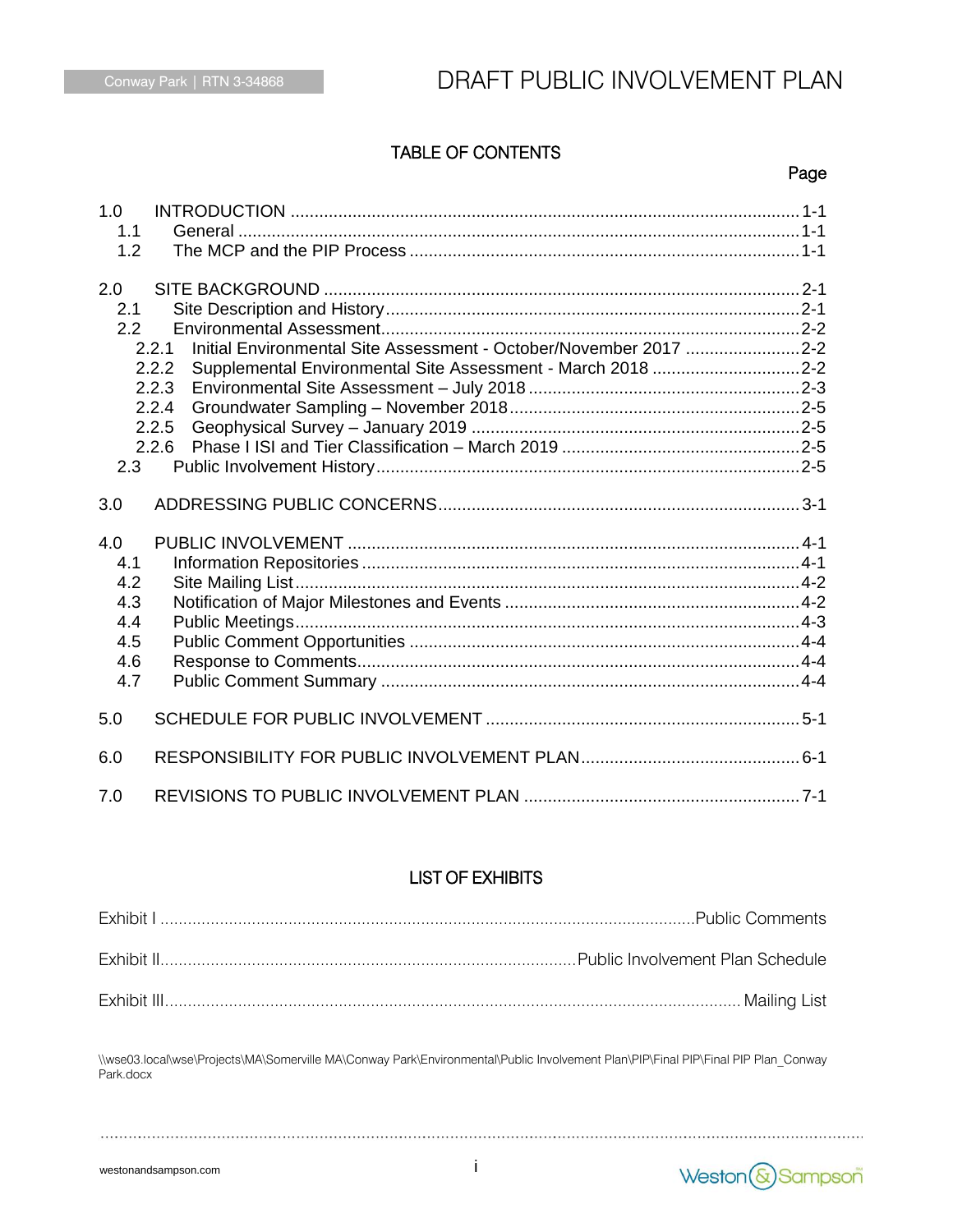### 1.0 INTRODUCTION

### 1.1 General

On May 21, 2018, the City of Somerville (the City) received a petition from Arthur Lambert, Alyssa Napoleon, Alex Radunsky, Christine Guth, Claudia Murrow, Catherine Smart, Derek Neilson, Lobsang Choedar, Maurice Smith, and Marlene Wicherski, all residents of the City of Somerville. The petition requested that the Conway Park disposal site be designated as a Public Involvement Plan (PIP) site, under Section 14 (b) of Massachusetts General Laws chapter 21E (M.G.L. c. 21E), the State "Superfund" Law. The Conway Park disposal site, subject to the PIP request, is tracked by the Massachusetts Department of Environmental Protection (MassDEP) under Release Tracking Number (RTN) 3-34868.

In June of 2018, the City sent a response to petitioners indicating that Conway Park was not yet eligible for a PIP as it did not meet the criteria in Section 310 CMR 40.1401 (1) to (3) of the Massachusetts Contingency Plan (MCP; 310 CMR 40.0000). On March 28, 2019, the City submitted a Phase I Initial Site Investigation (ISI) Report and Tier Classified the Site as a Tier II disposal site. Following Tier Classification, the Conway Park site was officially designated as a Public Involvement Plan (PIP) site on that date, requiring the preparation and implementation of a PIP.

This Plan has been prepared by the City in accordance with the requirements of the Massachusetts Contingency Plan (MCP), 310 CMR 40.0000. The Conway Park disposal site is a Tier II site. The Massachusetts Department of Environmental Protection (MassDEP) has identified the City as a Potentially Responsible Party (PRP); therefore, it is the responsibility of the City to conduct both technical and public involvement activities at the Conway Park disposal site. MassDEP retains the authority to ensure that public involvement activities are conducted in accordance with state law and regulations.

### 1.2 The MCP and the PIP Process

The Massachusetts Contingency Plan, under the authority of M.G.L. c. 21E, is the body of regulations that addresses environmental releases in Massachusetts. The MCP, together with associated Policies, Technical Updates, and Guidance Documents govern and inform assessment and remediation activities for releases of oil and hazardous materials (OHM) that may or may have impacted the environment. The MCP is applicable to any person or entity required to notify MassDEP of a release of OHM, as defined by MGL Chapter 21E, including the owner of a property at which a release has occurred. In this case, the City is the owner of the Conway Park disposal site, at which a release of OHM has been identified.

As the property owner, the City is required to hire a qualified environmental professional, licensed by the Commonwealth, called a Licensed Site Professional (LSP) to ensure compliance with the MCP and provide guidance for response actions. An LSP is licensed based on education, experience, and the satisfactory completion of an examination. Weston & Sampson is under contract to provide LSP services to the City for the Conway Park disposal site. More information on the LSP Program can be located at <https://www.mass.gov/how-to/hiring-a-licensed-site-professional> and [https://www.lspa.org/what-is-an-lsp.](https://www.lspa.org/what-is-an-lsp)

westonandsampson.com

Weston & Sampson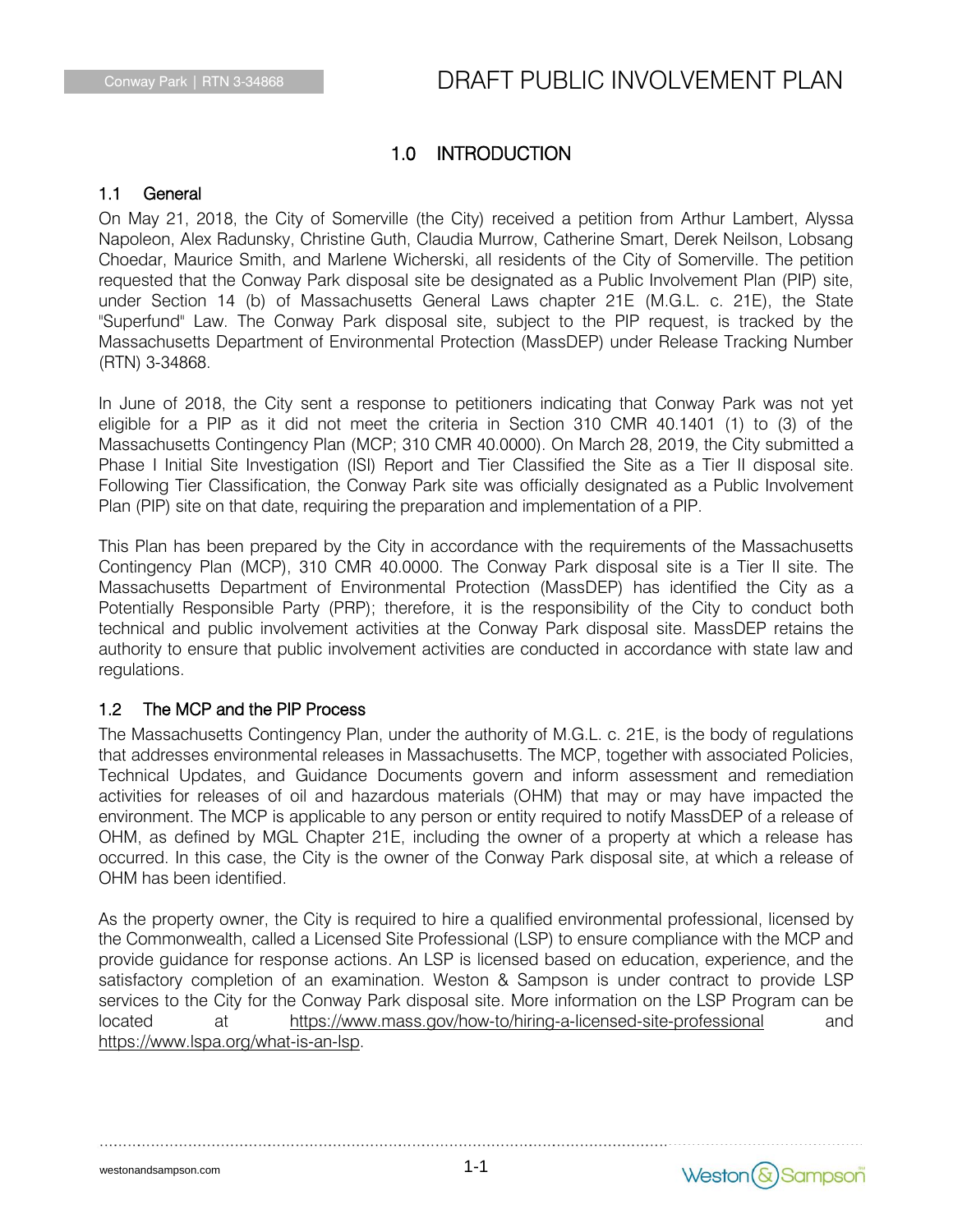The MCP requires that response actions be conducted to address release conditions at disposal sites. These response actions include assessing the source, nature and extent of the contamination; identifying the risk posed by the disposal site; and evaluating whether cleanup actions are necessary to reduce risk and, if necessary, determining and implementing the most appropriate remedial actions. In addition, the remedial response action process provides opportunities for public involvement during the cleanup process.

Public involvement during the remedial response action process is undertaken to ensure that the public is both informed of and has the opportunity to comment on the planning for assessment and/or remedial response actions. For those disposal sites at which the public has indicated an interest in becoming involved in this process, the sites are designated as a PIP site. The PRP is required to prepare a plan that identifies specific activities that will be undertaken to address public concerns to the extent possible.

This draft PIP has been prepared by the City and will be reviewed by the public and revised based on comments submitted. The final PIP will be implemented in conjunction with the development and implementation of remedial response actions for the disposal site. The City will implement the public involvement activities described herein at the Conway Park disposal site, in addition to the regular Conway Park updates that are regularly posted on the City's website.

This document is the proposed Public Involvement Plan for the Conway Park disposal located at 550 Somerville Avenue in Somerville, Massachusetts (the Site). Section 2 contains background information on the Site; including Site, environmental assessment, and public involvement histories. Section 3 explains how the remedial response action process addresses community concerns that have been raised during the development of the Plan. Section 4 explains the proposed public involvement activities. Section 5 contains a schedule for public involvement activities. Section 6 outlines the roles and responsibilities of those involved in implementing the Public Involvement Plan. It also explains the procedures MassDEP will use to address situations in which the agency receives complaints about the manner in which the Plan is being implemented. Section 7 describes how the Plan will be revised in the future. This draft Plan will be presented by the City at a public meeting on Wednesday, May 29, 2019, at 6:00 PM at the Somerville Public Safety Building located at 220 Washington Street in Somerville, Massachusetts. Comments on the draft Plan are encouraged and may be submitted at the meeting or by writing to:

Vithal Deshpande City of Somerville Environmental Coordinator Office of Sustainability & Environment 93 Highland Avenue Somerville, Massachusetts 02143 [vdeshpande@somervillema.gov](mailto:vdeshpande@somervillema.gov) 617-625-6600 x5070

Comments should be submitted by close of business, June 19, 2019. As described in Section 4.1, copies of the Draft PIP will be uploaded to the City's website, and made available in the public repositories.

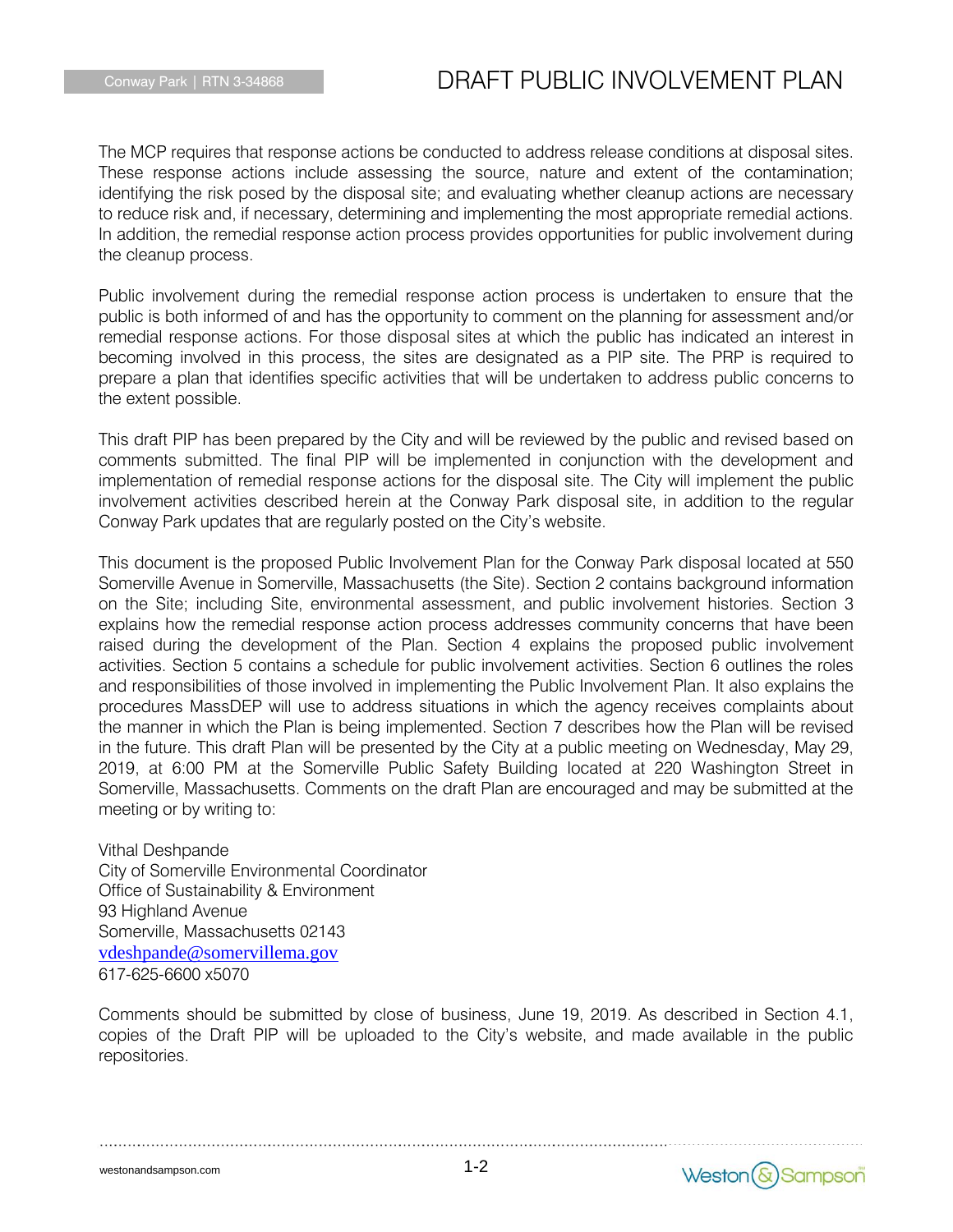### 2.0 SITE BACKGROUND

### 2.1 Site Description and History

The rectangularly shaped Site consists of a single parcel of land totaling approximately 2.8 acres. The Site is located on the southern side of Somerville Avenue in Somerville, Massachusetts, and was formerly part of the Middlesex Bleachery and Dye Works complex, which included the Site and the abutting parcels to the west. The original complex was subdivided in the mid-1900s.

The northern portion of the Site abuts Somerville Avenue and is developed as a playground (the Playground), and the remainder of the Site south of the Playground, is developed as ballfields (the Ballfield). The Playground includes a mulched area with a playset; hardscape that includes a concrete sitting area, path and circular splash pad; grassy areas surrounding the splash pad; and a small concession stand that straddles the western property line. The Ballfield comprises the remainder of the Site and includes two baseball diamonds, one at the northeast corner and one at the southwest corner. The majority of the remainder of the Ballfield is grassy with trees lining the eastern and western property lines. A fence surrounds both the Ballfield and Playground, and separates the two areas.

The topography of the Site is generally flat within the perimeter fence, with a slope to the south, toward the adjacent Fitchburg Main Line railroad right-of-way (FML). The FML is an active commuter rail line managed by the Massachusetts Bay Transportation Authority (MBTA), and is approximately 5-8 feet lower than the Ballfield elevation. Outside the perimeter fence to the south, an elevation change of several feet is achieved by a combination of a steep slope and a block retaining wall. The Site is higher in elevation than properties located immediately to the east as well, and the grade change is achieved by a poured-in-place concrete retaining wall. Specifically, Allen Court and the residences located east of the Site are approximately 8 feet lower in elevation than the Ballfield.

According to a March 2000 report developed by a historical preservation consultant, titled Historical Report of Conway Park (the Historical Report), a bleachery/dye works occupied at least some portion of Conway Park as early as 1801. Historical Sanborn® Fire Insurance maps confirm the Site was occupied by the Middlesex Bleachery and Dye Works in 1888 and the K.M. Gilmore and Co. Bleach, Dye and Print Works in 1900 and 1934. The extent of the former bleachery stretched beyond the bounds of the Site from 1888 to 1934 to the property immediately west of the Site, now developed as the Veterans Memorial Ice Rink. Numerous buildings with varied uses were located on-Site during this period, and a rail spur connected the Site to the FML. The Historical Report indicates that the primary industrial use at the bleachery slowly shifted from bleachery and dye works to textile printing into the early 20th Century, and ultimately the facility closed sometime between 1931 and 1934. The bleachery buildings were demolished sometime between 1938 and 1943.

Later Sanborn® maps from 1950 to 1991 depict the Site as vacant land. A playground is labeled in the 1989 and 1991 maps in the area immediately west of the Playground, north of the Veterans Memorial Rink. Residences appear adjacent to the southeast of the Site in Sanborn® maps from 1888 to present day, with some retail shops appearing sporadically in the maps. Residences started appearing north of the Site (across Somerville Ave) as early as 1900.

The Historical Report, supported by newspaper clippings dated 1943, indicates that the Site has remained a park since the early- to mid-20th Century. Historical aerial photos of the Site show major

2-1

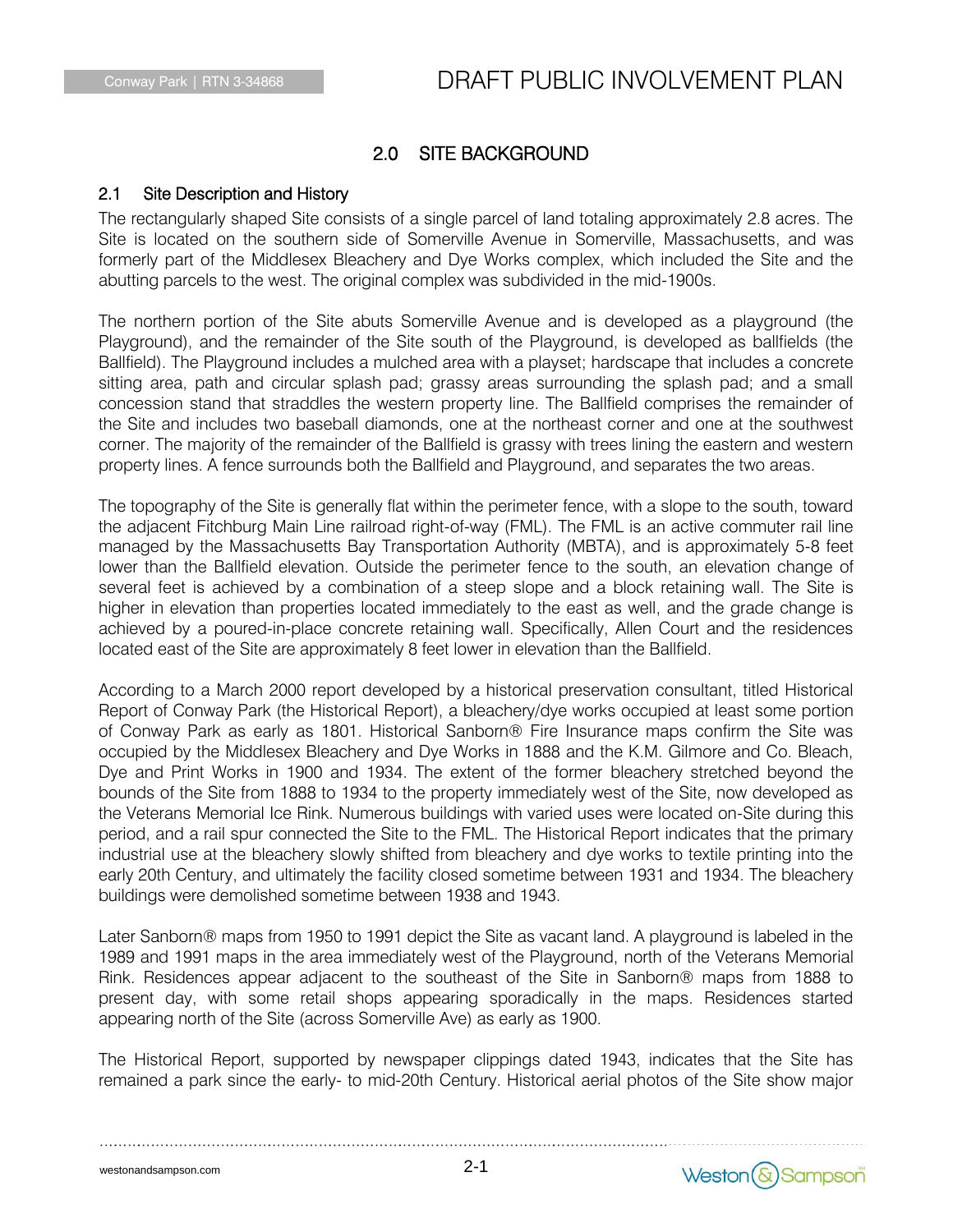reconfigurations between 1969 and 1970 (Veteran's Memorial Rink built adjacent to Site), between 1970 and 1978 (baseball diamonds constructed in northwest and southeast corners of the Ballfield), and between 1995 and 2008 (baseball diamonds constructed in northeast and southwest corners of the Ballfield). The current configuration of the Site, both the Playground and the Ballfield, has been unchanged since the last major renovation in 1999 to 2001. The grade of the southern portion of the Site was raised sometime between the demolition of the bleachery buildings (late 1930s to early 1940s) and the current configuration of the Ballfield. It is not possible to further narrow the timeline of emplacement of fill at the Site with certainty from the public historical record; however, based on its location close to the FML right-of-way, it is likely that the elevation of southern portion of the Site was raised prior to the construction of the southeast baseball diamond (present from 1970 to 1978).

### 2.2 Environmental Assessment

Elevated concentrations of metals, polycyclic aromatic hydrocarbons (PAHs), and PCBs were initially identified during a Site investigation completed by Weston & Sampson in October and November of 2017. Investigations by Weston & Sampson conducted throughout 2018 confirmed the presence of elevated concentrations of PCBs in soil throughout the Site. Further details of the investigations described below, such as figures, tables, and supporting documentation, are included in the Phase I ISI and Tier Classification Report submitted for the Site on March 28, 2019, which is available to view at the repositories identified below in Section 4.1, and on the MassDEP's online "Searchable Sites" database ([https://eeaonline.eea.state.ma.us/portal#!/wastesite/3-0034868\)](https://eeaonline.eea.state.ma.us/portal#!/wastesite/3-0034868).

### *2.2.1 Initial Environmental Site Assessment - October/November 2017*

Weston & Sampson conducted an initial investigation of the Ballfield in October and November of 2017 as part of planning for a retaining wall project in the southeastern corner of the Site and in advance of park redesign. The October/November 2017 subsurface investigation included the advancement of eight soil borings using direct-push technology, eight soil borings using hollow-stem auger methods, and the excavation of two test pits. The initial investigation identified concentrations of PAHs equal to or above MassDEP Reportable Concentrations in 11 of 21 samples submitted for laboratory analysis. Additionally, one sample, collected as a composite of three approximately 20-foot soil borings, proximate to the retaining wall in the southeast corner of the Ballfield, contained a concentration of PCBs above the Reportable Concentration.

### *2.2.2 Supplemental Environmental Site Assessment - March 2018*

Following the detection of Reportable Concentrations of contaminants, including PCBs, at the Site, Weston & Sampson conducted a supplemental investigation in March 2018. The purpose of supplemental investigation was to further examine the nature and extent of lead and PCBs across the Site, and to determine if impacts to soil existed within the Playground, which was not considered in the October/November 2017 investigation.

On March 7, 2018, Weston & Sampson oversaw the advancement of fourteen soil borings at the Site: two within the Playground and twelve within the Ballfield. Soil borings were advanced using directpush technology to depths of approximately 15 feet below ground surface (bgs). Four of the 14 borings, one in each corner of the Site, were completed as groundwater monitoring wells.

Lead in soil was detected in all 28 samples submitted for laboratory analysis. PCBs were detected in seven of the eight locations sampled, including one sample collected from 0 to 3 feet bgs within the

westonandsampson.com

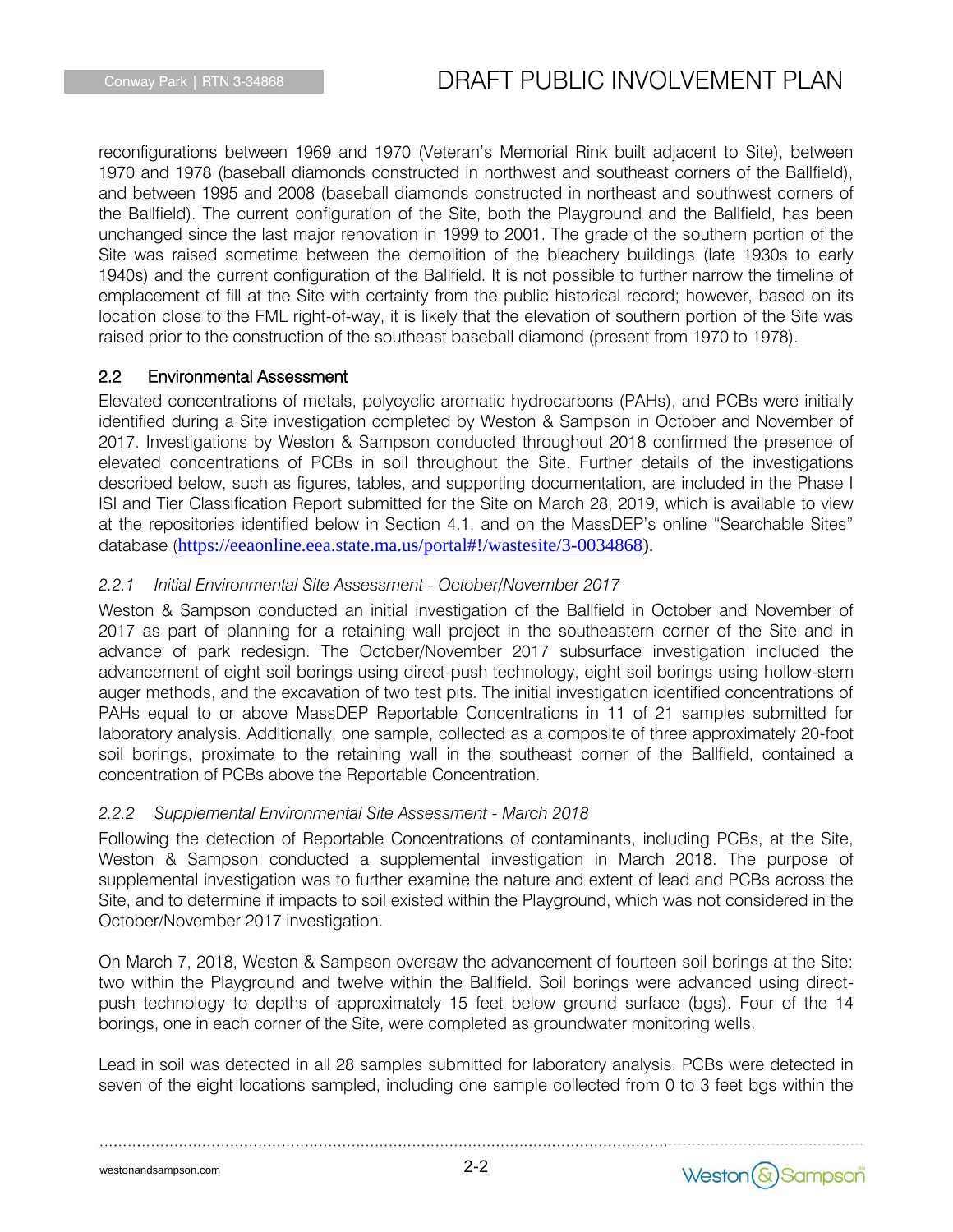Playground. Seven of the samples analyzed contained PCB concentrations in excess of the Method 1 Cleanup Standard.

Because PCBs and lead were detected at high concentrations in the 0- to 3-foot bgs depth interval, Weston & Sampson remobilized to the Site on March 26, 2018, to determine if high concentrations of PCBs existed in the surficial, 0- to 1-foot depth interval. This surficial soil sampling included twenty-one soil borings, advanced using a stainless-steel hand auger to a depth of approximately 1-foot bgs. Of the 21 soil borings, eight were located within the Playground and thirteen were located within the Ballfield. One sample was collected from each of the 21 soil borings from the 0- to 1-foot bgs depth interval. In the case of the Playground, three surficial samples were not analyzed for lead because the 0- to 1-foot bgs depth interval was not soil, but bark mulch.

Lead was detected in all five of the soil samples submitted from within the Playground. PCBs were detected in five of the eight samples submitted for analysis, including two concentrations in excess of the Method 1 Cleanup Standard.

Within the Ballfield, lead was detected in all thirteen of the soil samples submitted for analysis. PCBs were detected in eleven of the thirteen samples submitted for analysis from within the Ballfield. Nine of the detections were in excess of the Method 1 Cleanup Standard.

On March 15, 2018, Weston & Sampson collected groundwater samples from four on-site monitoring wells. The samples were collected in accordance with EPA low flow guidelines and analyzed for dissolved MCP 14 metals (antimony, arsenic, barium, beryllium, cadmium, chromium, lead, mercury, nickel, selenium, silver, thallium, vanadium, and zinc), extractable petroleum hydrocarbons (EPH), and volatile organic compounds (VOCs). Groundwater samples collected showed that contaminant concentrations were either not detectable or detected below the applicable groundwater standards.

### *2.2.3 Environmental Site Assessment – July 2018*

Weston & Sampson performed an Environmental Site Assessment in July 2018 to further assess the nature and extent of PCBs and lead throughout the Site. The assessment included the advancement of 91 additional soil borings, including 17 within the Playground and 74 within the Ballfield, as well as the collection and analysis of 708 soil samples and 7 concrete samples.

#### Soil Boring Advancement and Sample Collection

Soil borings were advanced using direct-push technology to depths of approximately 3.5 to 17.5 feet bgs, with each boring reaching bottom of the fill material. Borings were located in an approximately 50-foot grid across the Site, with a higher resolution, 25-foot grid within the two baseball diamonds, and a 10-foot grid surrounding B-105, where PCBs were detected at a concentration of 5,900 mg/kg. Based on conversations with EPA and MassDEP, samples were collected from each boring at the following depth intervals:  $0-\frac{1}{2}$  feet,  $\frac{1}{2}$  - 1.5 feet, 1.5 – 2.5 feet, 2.5 – 3.5 feet. If native material was not encountered at 3.5 feet bgs, sample collection continued in 2-foot increments until native material was encountered (i.e., 3.5 – 5.5 feet, 5.5 – 7.5 feet, etc.). Decontamination procedures using a triple-wash of Alconox, hexane, and deionized water were conducted after the advancement of each section of 5 foot tooling. Samples were placed in new, laboratory-prepared bottles and submitted to Con-Test for analysis of PCBs using Soxhlet extraction. Additionally, all samples collected within the Playground and 351 of the samples collected with the Ballfield were analyzed for lead.

Weston & Sampson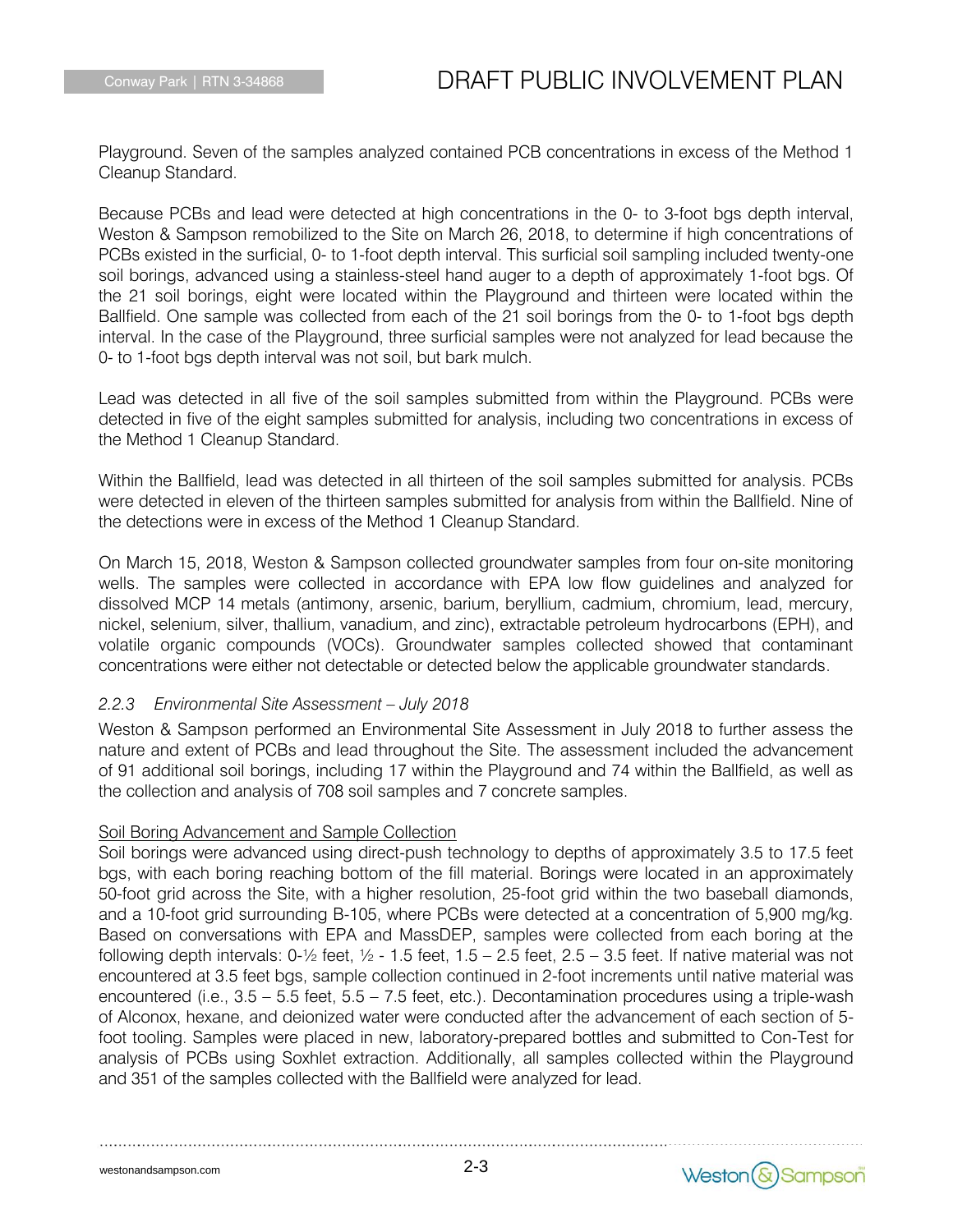#### Concrete Sample Collection

Concrete samples were collected in accordance with EPA's Standard Operating Procedure for Sampling Porous Surfaces for PCBs within the Playground. The concrete sample were placed in new, laboratory-prepared bottles, and submitted to Con-Test for analysis of PCBs using Soxhlet extraction.

#### Environmental Assessment Results

#### *Playground*

Laboratory analytical results from the July 2018 investigation show PCB concentrations in soil above the laboratory reporting limit at 11 of the 17 soil boring locations within the Playground. PCB concentrations at six of the eleven locations are greater than the Method 1 Cleanup Standard. All of the locations with Method 1 Cleanup Standard exceedances are on the eastern portion of the Playground in the grassy area. No samples collected from the northwestern portion of the Playground show PCB concentrations above the Method 1 Cleanup Standard. Lead was detected in all samples submitted. Lead concentrations exceeded the Method 1 Cleanup Standard in only two samples, which were collected from the eastern portion of the Playground.

PCBs were not detected above the laboratory reporting limits in any of the seven concrete samples collected and analyzed.

#### *Northwestern Portion of the Playground*

A risk characterization was conducted for the northwestern portion of the Playground to evaluate if it was safe for public use. The risk characterization compared data to applicable standards that have been developed to be protective of human health and the environment. Weston & Sampson calculated Exposure Point concentrations for PCBs and lead using an average and a maximum concentration from all data (northwestern portion of the Playground only).

The results of the risk characterization showed that none of the data for the northwestern portion of the Playground exceeded the Method 1 Cleanup Standards at any location. The concentration in one lead sample was equivalent to but did not exceed the standard. For PCBs, the maximum concentration detected in the northwest portion of the Playground was less than the MCP Method 1 and Toxic Substance Control Act (TSCA) cleanup standard. It should be noted that other metals and polycyclic aromatic hydrocarbons (PAHs) were also detected in soil in the northwestern portion of the Playground at concentrations that are less than MassDEP background concentrations; these constituents were not evaluated further.

Based on these data, on October 22, 2018, we recommended removing the fence to open up the northwestern portion of the Playground and to allow the public to access that portion of the Site only. EPA and MassDEP were in agreement with our recommendation. The City also put down fresh mulch on top of existing mulch. The Playground was re-opened in the above-mentioned capacity on October 31, 2018.

#### Ballfield

Laboratory analytical results from within the Ballfield collected during the July 2018 investigation show PCB concentrations in soil meeting or exceeding the Method 1 Cleanup Standard in 204 of 611 soil samples analyzed. PCBs were not detected above the Method 1 Cleanup Standard below 11.5 feet.

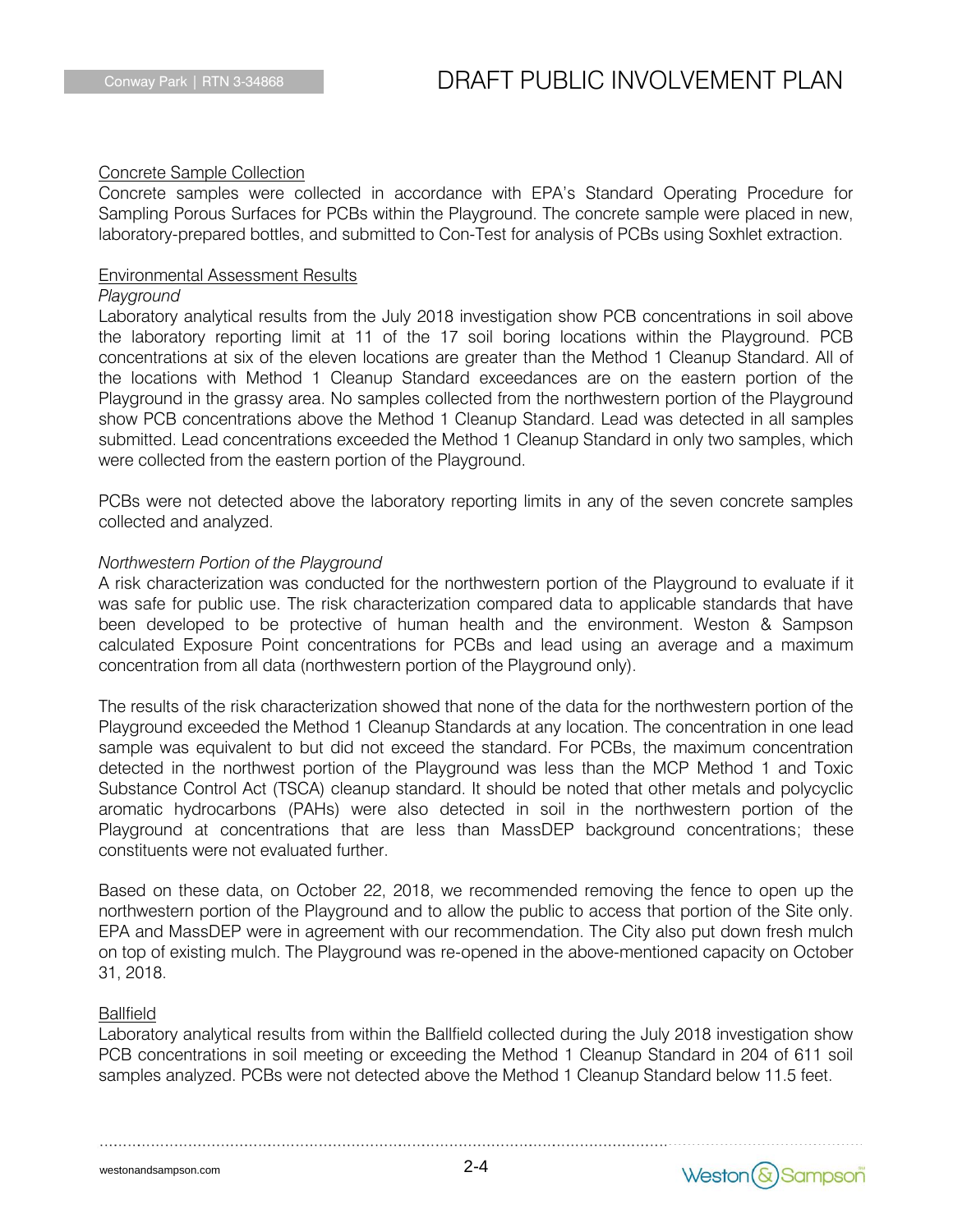Lead was detected in all 351 samples analyzed. Lead concentrations exceed the Method 1 Cleanup Standard in 88 samples (approximately 25%).

### *2.2.4 Groundwater Sampling – November 2018*

On November 21, 2018, Weston & Sampson collected groundwater samples from the 4 on-site monitoring wells. The samples were gathered in accordance with EPA low flow guidelines and analyzed for PCBs. Samples were placed in new, laboratory-prepared bottles and submitted to Con-Test for analysis. Groundwater samples collected from the four monitoring wells showed that contaminant concentrations were not detectable.

### *2.2.5 Geophysical Survey – January 2019*

On January 7, 2019, Hager-Richter Geoscience of Salem, New Hampshire (HRG), under the oversight of Weston & Sampson performed a geophysical survey on the southern portion of the Ballfield, which shows the highest concentrations of PCBs in soil. The geophysical survey was conducted using three, complementary investigative tools: time domain electromagnetic induction metal detection (EM), magnetic surveying (Mag), and ground penetrating radar (GPR), with the objective of identifying possible sources of PCB contamination in the sub surface (e.g., USTs, drums, transformers, etc.).

The geophysical survey concluded the following:

- USTs or buried drums were not detected in the surveyed area
- Several areas of buried metal were detected as shallow as 3 to 4 feet of the ground surface, including a large area of buried metal on the first baseline of the southern baseball diamond
- Multiple small, non-metallic objects were detected throughout the surveyed area

Based on the results of the geophysical survey, further investigation is necessary to determine the nature and extent of the large area of metal along the southern baseball diamond's first baseline; however, no definitive source for the widespread PCB impacts at the Site was identified.

### *2.2.6 Phase I ISI and Tier Classification – March 2019*

As previously stated, the assessment activities described above were first presented in the Phase I ISI and Tier Classification Report submitted for the Site on March 28, 2019, which is available to view at the repositories identified below in Section 4.1, and on the MassDEP's online "Searchable Sites" database ([https://eeaonline.eea.state.ma.us/portal#!/wastesite/3-0034868\)](https://eeaonline.eea.state.ma.us/portal#!/wastesite/3-0034868).

### 2.3 Public Involvement History

Since identifying impacts to soil at the Site, the City has held two informational sessions to present the status of Site assessment. The informational sessions, held on March 29, 2018 and December 5, 2018, were televised via public access television and are available for viewing on the City's dedicated Conway Park webpage [\(www.somerville.gov/conway\)](http://www.somerville.gov/conway). The Conway Park webpage also includes regular updates, downloadable documents, contact information, and the ability to sign up for updates via an email list.

2-5

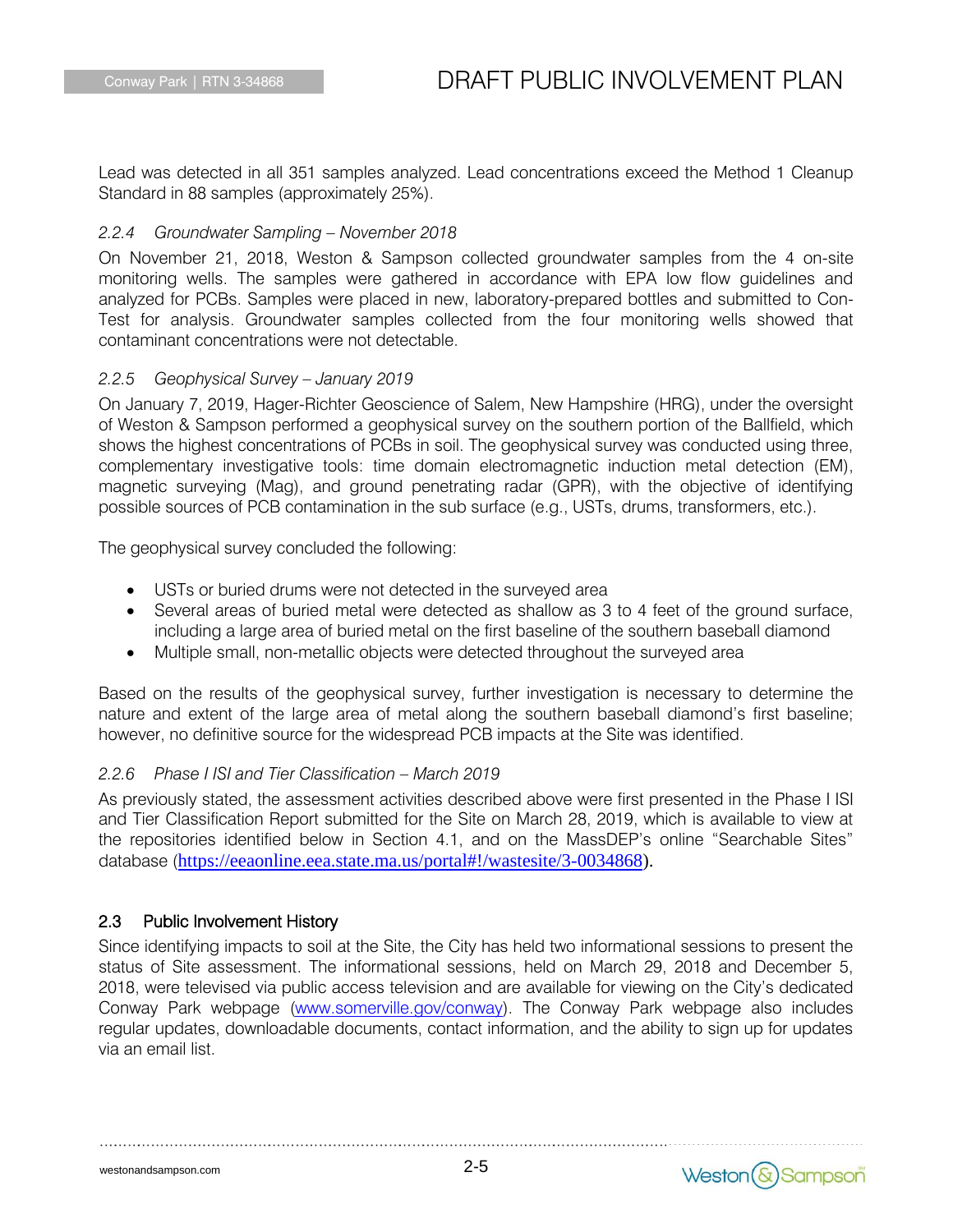On May 21, 2018, the City received a petition from Arthur Lambert, Alyssa Napoleon, Alex Radunsky, Christine Guth, Claudia Murrow, Catherine Smart, Derek Neilson, Lobsang Choedar, Maurice Smith, and Marlene Wicherski requesting that the Conway Park disposal site be designated a PIP site, in accordance with M.G.L. c. 21E. On April 12, 2019, the City formally responded to the petition, designating the site as a PIP site. This initial letter was resent to two petitions on April 17, 2019 to correct an address change.

In developing this proposed PIP, the City requested input from petitioners in the initial PIP response sent in May, and again in letters dated May 10, 2019 and May 20, 2019. To date the City has received no response from petitioners. Because the City received no responses to the letters sent in April and May, interviews were not conducted prior to preparing this Draft PIP. The public concerns presented in Exhibit I are summarized based on feedback and questions received at public meetings held by the City prior to the PIP designation.

2-6

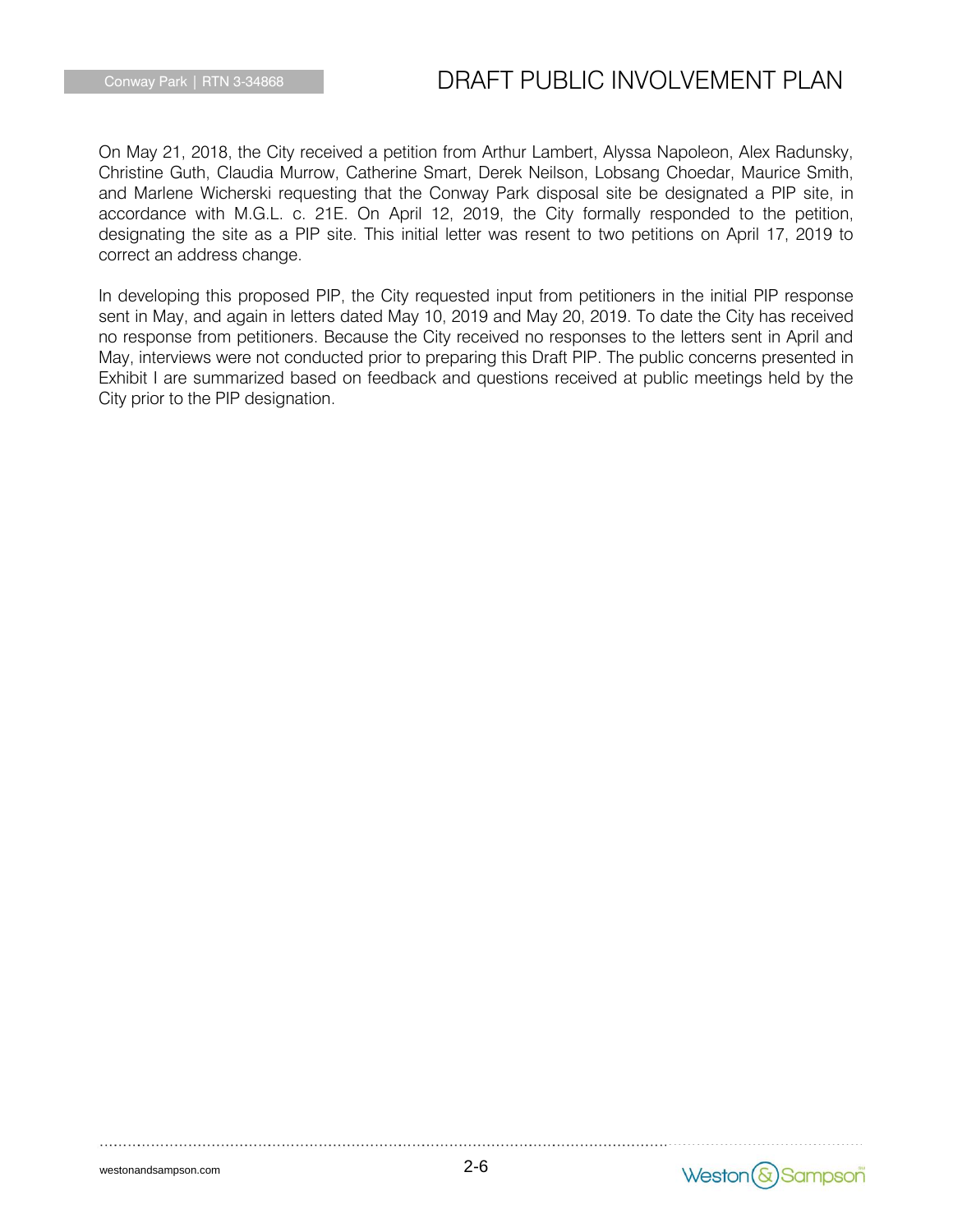### 3.0 ADDRESSING PUBLIC CONCERNS

The process for assessing and cleaning up disposal sites as set forth in the Massachusetts Contingency Plan (310 CMR 40.0000), is designed to address the effects of the Site on health, safety, public welfare, and the environment. Once a release of oil or hazardous materials has been Tier Classified at a disposal site (Phase I of the remedial response action process), the process proceeds to:

- Comprehensive field investigation of the nature and extent of the contamination and an evaluation of any risks posed to the public and the environment from the site (Phase II);
- Identification and evaluation of remedial response action alternatives and selection of feasible measures that will achieve a permanent cleanup at the site (Phase III);
- Implementation of the selected remedial response actions (Phase IV and Phase V); and,
- Achieving a Permanent or Temporary Solution.

Note that, so long as risk has been reduced or otherwise mitigated to the degree required by the MCP, a Permanent or Temporary Solution may be submitted during any phase described above.

Physical work at a disposal site includes sampling and other environmental field testing, and the implementation of the selected response actions. It may also include the implementation of measures designed to stabilize conditions at the site to implement risk reductions measures, and to prevent the continued migration of contaminants until planning for remedial response is underway (i.e., Immediate Response Measures or Release Abatement Measures).

At each step of the remedial response action process, plans for work are developed, the work is conducted, and reports describing results and recommendations for the next step are prepared. The documents that describe each of these steps are the cornerstone of the remedial response action planning process, since they provide the information necessary to make decisions about how a site should be cleaned up.

As noted in Exhibit I, the public has raised a number of concerns about the Conway Park disposal site. The remedial response action planning process is designed to address the concerns about the nature and extent of contamination; risks posed by the Site to health, safety, public welfare, and the environment; and the adequacy of proposed cleanup measures. These concerns will primarily be addressed as the assessment and remedial planning process unfolds.

Weston (&) Sampson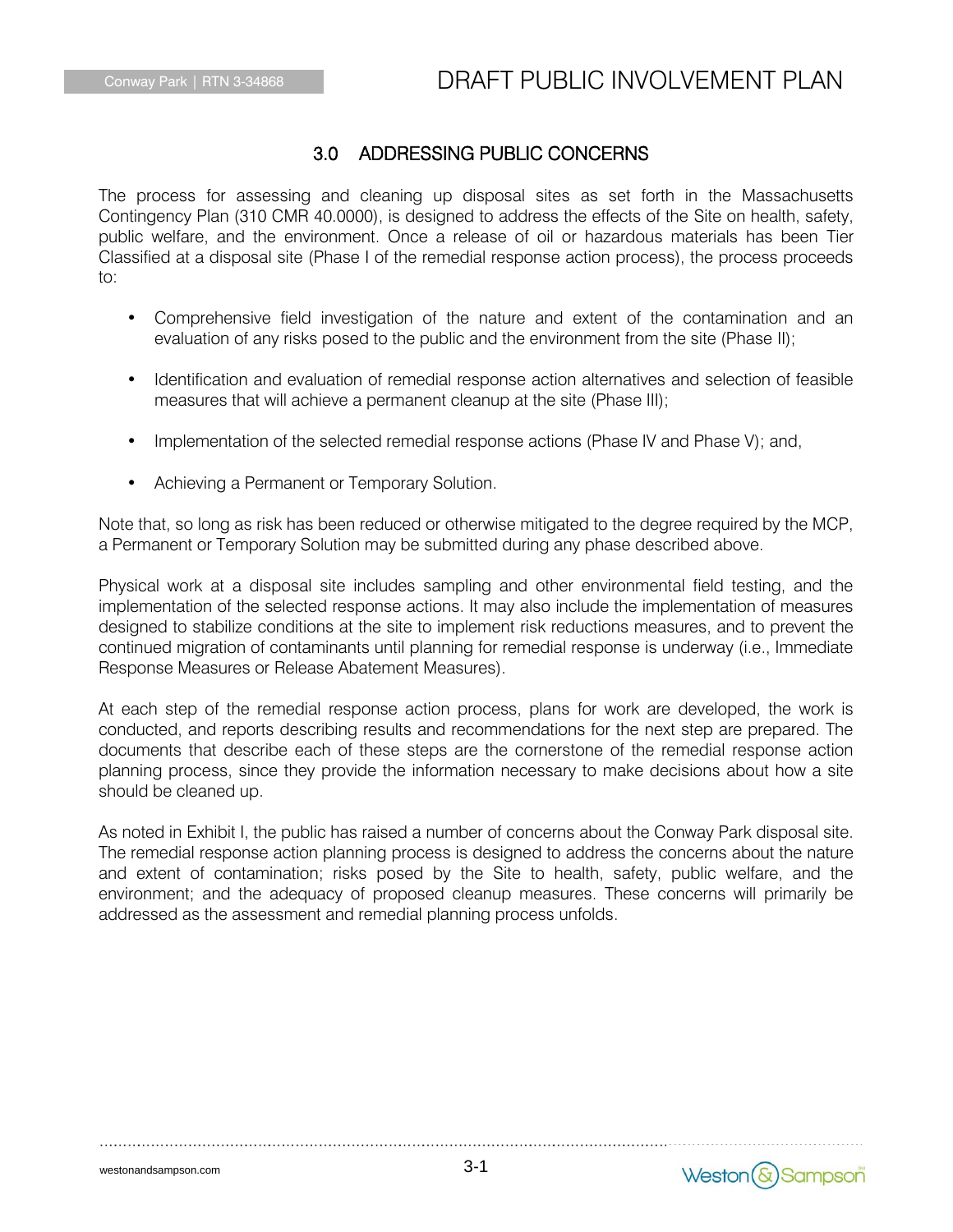### 4.0 PUBLIC INVOLVEMENT

In accordance with the MCP (310 CMR 40.1400), activities undertaken to involve the public in response actions serve two purposes:

- To inform the public about the risks posed by the disposal site, the status of remedial response actions, and the opportunities for public involvement; and
- To solicit the concerns of the public about the disposal site and remedial response actions so that, to the extent possible, these concerns can be addressed and incorporated in planning remedial response actions.

To meet each of these objectives, the City proposes to undertake specific activities during the remedial response process at the Conway Park disposal site. These activities are described below.

### 4.1 Information Repositories

Publicly Available Site Files: A file on the Conway Park disposal site is maintained at the Northeast Regional MassDEP Office (NERO). The file will contain all documents pertaining to the site with the exception of any enforcement-sensitive material. Appointments to view the site files can be made by contacting NERO directly at 978-694-3320, by mailing a request to NERO at 205B Lowell Street, Wilmington, Massachusetts, 01887, or by filling out the electronic form located online at [https://www.mass.gov/forms/massdep-northeast-region-file-review-public-records-request-form.](https://www.mass.gov/forms/massdep-northeast-region-file-review-public-records-request-form) As previously mentioned, documents submitted to MassDEP can also be reviewed at MassDEP's online "Searchable Sites" database ([https://eeaonline.eea.state.ma.us/portal#!/wastesite/3-0034868\)](https://eeaonline.eea.state.ma.us/portal#!/wastesite/3-0034868).

Local Information Repositories: The City will establish and maintain local information repositories to provide Somerville residents with easy access to information about the Site cleanup process and results of Site investigations. The Site information repositories will contain a complete copy of the MassDEP site file including: the Phase I ISI and Tier Classification Report; work plans; sampling and field testing plans; technical reports and documents summarizing results and recommendations; relevant correspondence; press releases; public information materials; the Public Involvement Plan; public meeting summaries; summaries of responses to comments received; and copies of public notices about the disposal site. Information will be sent to the repository by the City as it is developed.

The information repositories for the Site are located at the three branches of the Somerville Public Library:

Central Branch 79 Highland Avenue Somerville, Massachusetts 02143

West Branch (Tufts Administration Building) 167 Holland Street, 2nd floor Somerville, Massachusetts 02144

East Branch

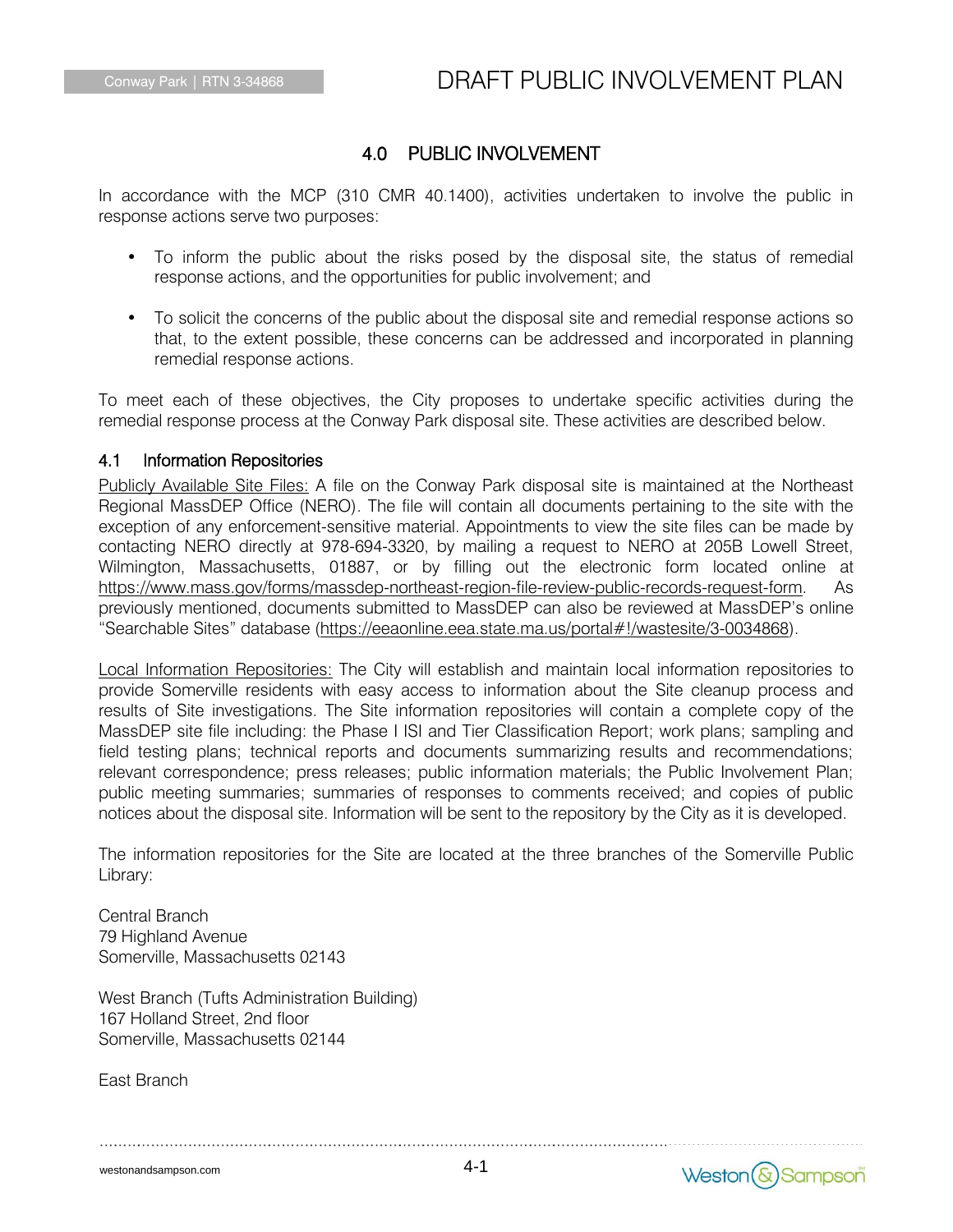115 Broadway Somerville, Massachusetts 02145

Phone (617) 623-5000 Web site:<https://www.somervillepubliclibrary.org/>

As requested by the City, electronic copies of documents subject to the PIP will be provided for upload to the City's dedicated Conway Park webpage [\(www.somerville.gov/conway\)](http://www.somerville.gov/conway).

### 4.2 Site Mailing List

The City will establish a mailing list for the Conway Park disposal site. The site mailing list will include: petitioners, interested residents, site abutters, local news media, municipal officials, state legislators, MassDEP site file, and anyone else indicating an interest in receiving information about the Site. The mailing list will be used to announce upcoming public meetings, distribute fact sheets, notices of public comment periods on and the availability of documents in the information repositories, and any other information about the Conway Park disposal site. The City will maintain the mailing list and update it as necessary. The City will provide MassDEP with a copy of the site mailing list.

Anyone wishing to be added to the mailing list can contact:

Vithal Deshpande City of Somerville Environmental Coordinator Office of Sustainability & Environment 93 Highland Avenue Somerville, Massachusetts 02143 [vdeshpande@somervillema.gov](mailto:vdeshpande@somervillema.gov) 617-625-6600 x5070

### 4.3 Notification of Major Milestones and Events

The Massachusetts Contingency Plan requires community notification (310 CMR 40.1401) of major planning and implementation milestones at regulated sites. Major milestones include:

- The implementation of any Immediate Response Actions (IRAs) for imminent hazards
- The implementation of any Release Abatement Measures (RAMs)
- The use of respirators or level A, B, or C protective clothing
- Residential sampling
- Phase IV remedial action
- The completion of each phase of remediation process including:

- o IRA Completion Statement for imminent hazards
- o Each phase (e.g. Phase II, III)
- o Permanent or Temporary Solution Statements
- o Activity and Use Limitations (AUL)
- o Downgradient Property Status (DPS)

Notification of field work will include information on the type of work and its approximate duration. Notification will be made by the City to the people on the Notification List by telephone the day before

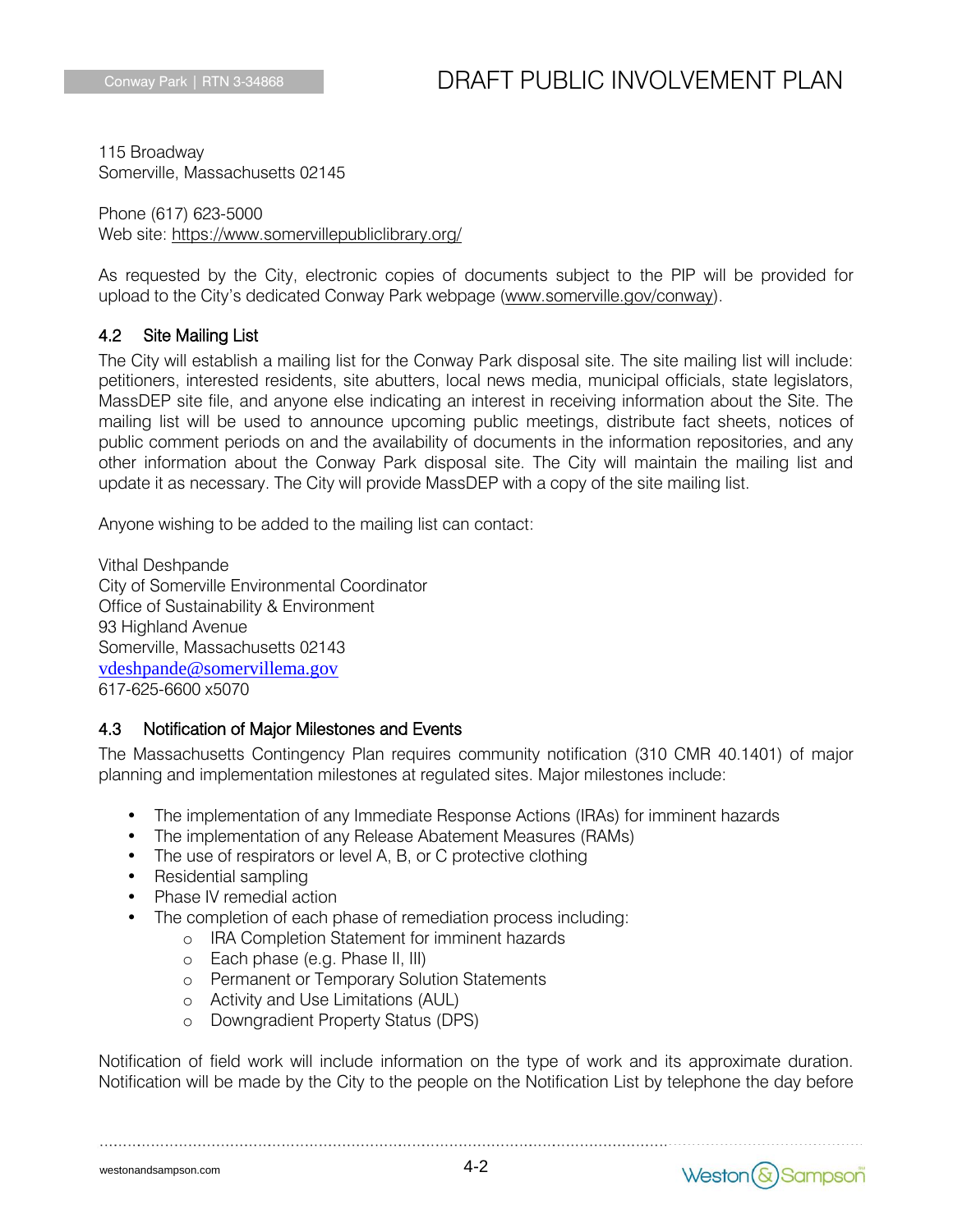activity is scheduled to begin. Notification at the end of a remedial phase will include a summary of the phase report and information on where the report can be reviewed. Those to be notified include:

 $\sim 10^{-1}$ 

| Name                 | <b>Notification List</b><br>Affiliation | Address & Phone                  |
|----------------------|-----------------------------------------|----------------------------------|
| Joseph A. Curtatone  | Mayor                                   | City Hall                        |
|                      |                                         | 93 Highland Ave.                 |
|                      |                                         | Somerville, MA 02143             |
|                      |                                         | (617) 625-6600 ext 2100          |
| Brian Green, M.D.    | Chair, Board of Health                  | Attn: Health Department Director |
|                      |                                         | City Hall Annex                  |
|                      |                                         | 50 Evergreen Ave.                |
|                      |                                         | Somerville, MA 02145             |
|                      |                                         | (617) 625-6600 ext 4300          |
| Denise Provost       | State Representative                    | 24 Beacon Street, Room 473B      |
|                      |                                         | Boston, MA 02133                 |
|                      |                                         | (617) 722-2263                   |
| Patricia D. Jehlen   | <b>State Senator</b>                    | 24 Beacon Street, Room 424       |
|                      |                                         | Boston, MA 02133                 |
|                      |                                         | (617) 722-1578                   |
| (Not yet identified) | <b>Key Petitioner</b>                   | N/A                              |

### 4.4 Public Meetings

The City will brief the public about the status of the Conway Park disposal site during the remedial action process. Meetings will take place at the following milestones, if they are necessary, and draft reports will be presented:

- PIP
- Phase II SOW
- Phase II Report
- Phase II Risk Assessment SOW
- Phase III Remedial Action Plan
- Phase IV Remedy Implementation Plan
- IRA or RAM Plans
- Permanent or Temporary Solution

Meetings will serve two purposes: 1) to provide community officials and the general public with a progress report regarding remedial response actions at the site, and 2) to provide an opportunity for the public to question and comment on remedial action plans for the Site.

The City will send notices announcing public meetings to individuals on the Site mailing list. The City will prepare meeting summaries, submit the summaries to MassDEP, and place a copy of the summaries in the local information repository.

westonandsampson.com

4-3

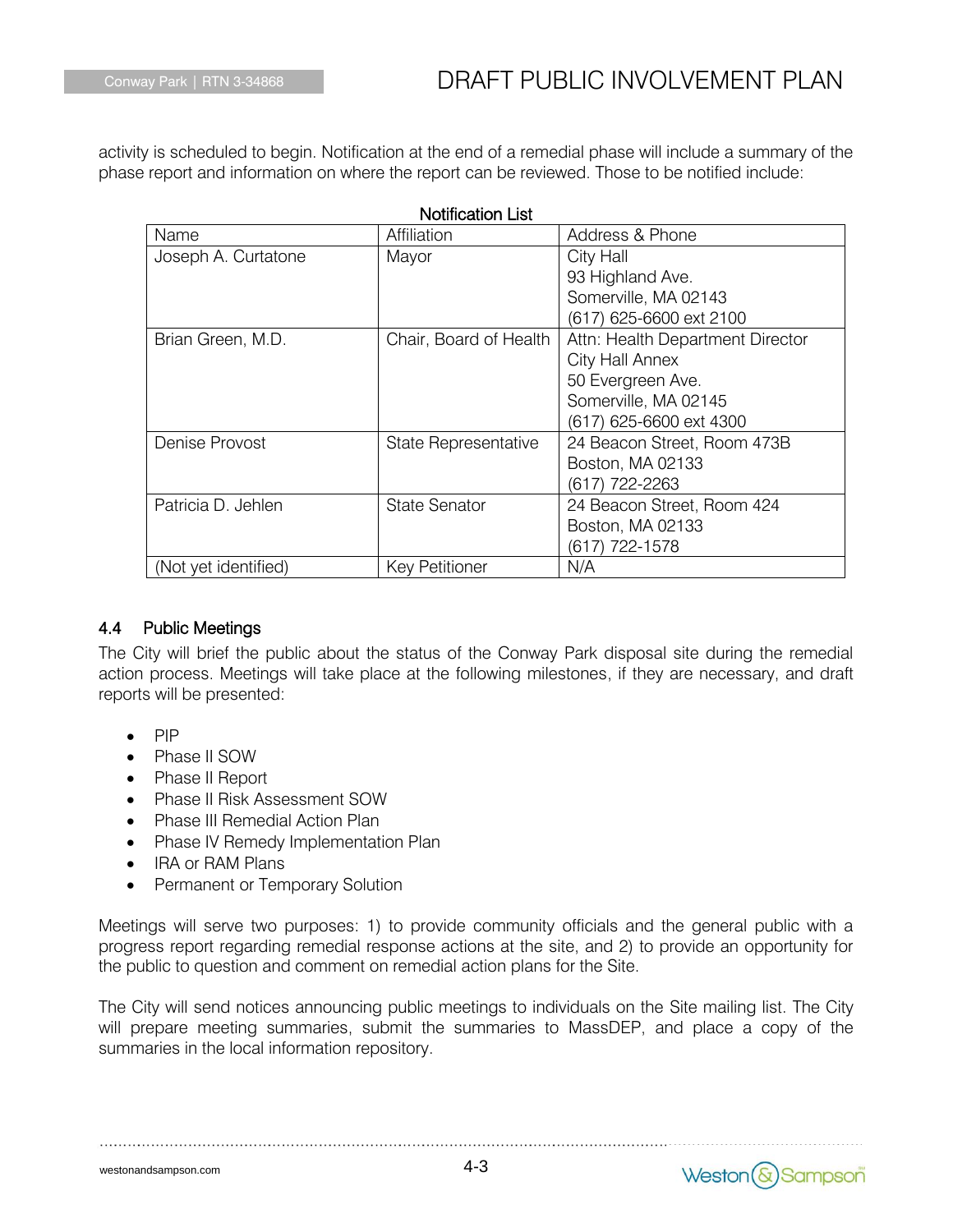### 4.5 Public Comment Opportunities

The City will provide specific opportunities for the public to submit comments about documents concerning the Site. When key documents are available in draft form, they will be provided to the information repositories, and a notice of their availability will be sent to the Site mailing list. The notice will include the title of the document, where it is available for review, information about how to submit comments to the City, and the length of the public comment period. Typically, the comment period is 20 calendar days. Any public comment period may be extended, if requested by the public, for a minimum of an additional 20 days. The City will be responsible for providing document copies to the information repositories and to the MassDEP Site file, as well as sending out notices of availability of any documents it prepares.

Public comment periods are required for the following:

- Draft PIP (and revisions)
- Phase II SOW
- Phase II Report
- Phase II Risk Assessment SOW
- Phase II Risk Assessment Report
- Phase III Remedial Action Plan
- Phase IV Remedy Implementation Plan
- IRA or RAM Plans and Completion Statements
- Permanent or Temporary Solutions (including AULs)

### 4.6 Response to Comments

The City will prepare a summary of all comments received on each document available for public comment, and the City's responses to these comments. The response summary will indicate which comments have been incorporated into each subject document and explain why others have not. A copy of this response summary will be sent to all those who submitted comments and will be placed in the information repository and the MassDEP site file. The City will also send a notice of availability of the response summary to the mailing list. The summary will be made available prior to the City taking the remedial response action submitted for comment, or prior to moving to the next MCP phase.

### 4.7 Public Comment Summary

In summary, the process for the public to review and comment on reports is as follows:

- Mailing list notified of availability of draft report 14 days in advance
- Draft report made available at public repositories and the City website
- Public meeting to present the draft report
- 20-day public comment period
- Comments addressed by the City
- Report is finalized

Weston (&) Sampson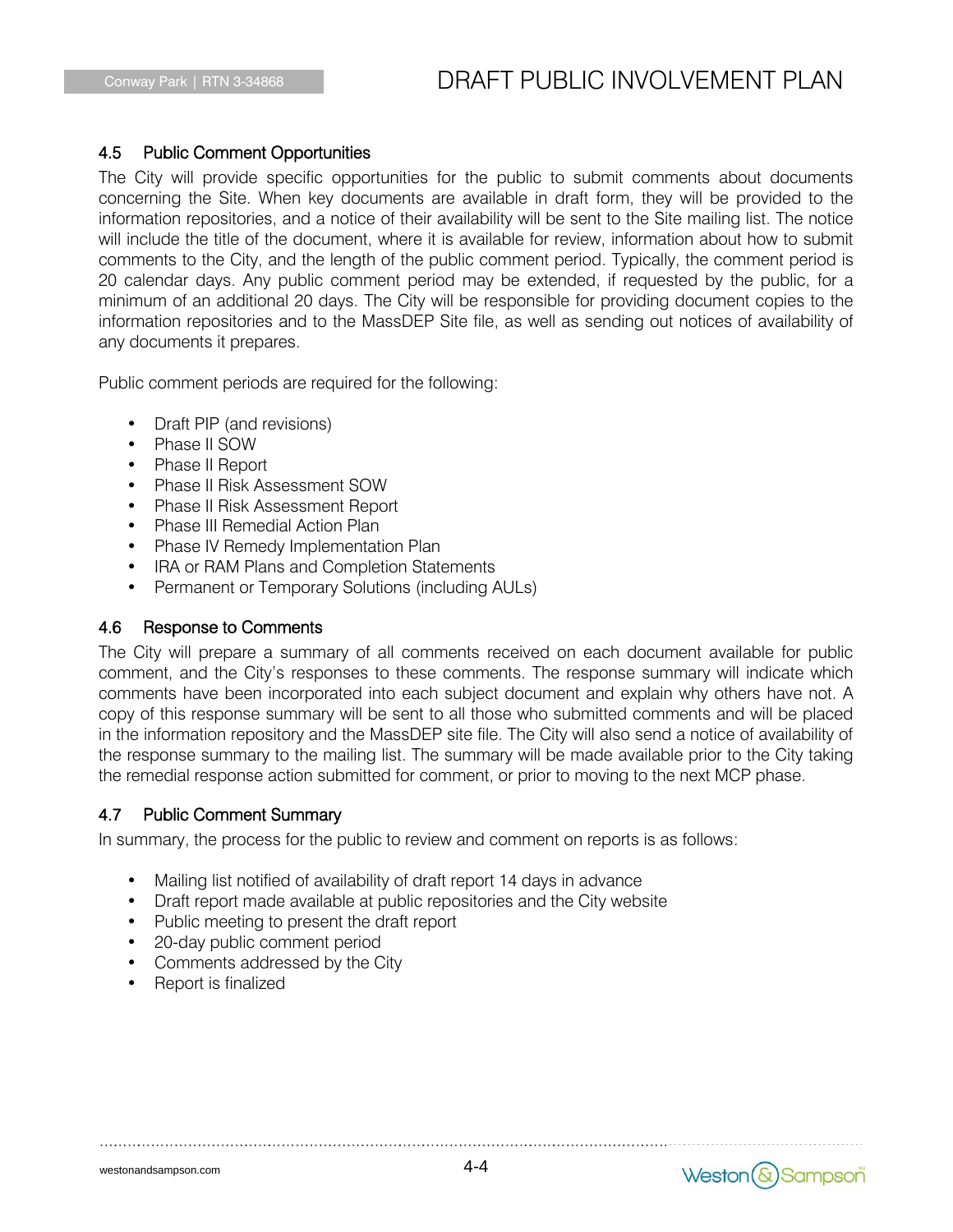### 5.0 SCHEDULE FOR PUBLIC INVOLVEMENT

Exhibit II provides a schedule of the public involvement activities listed in Section 4.0. The schedule specifies the milestones during the remedial response, action when public involvement activities will be conducted.

Exhibit II is a graphic representation of the public involvement activities included in this PIP, and when, relative to the MCP, they will occur. Exhibit II does not provide specific dates for future activities.

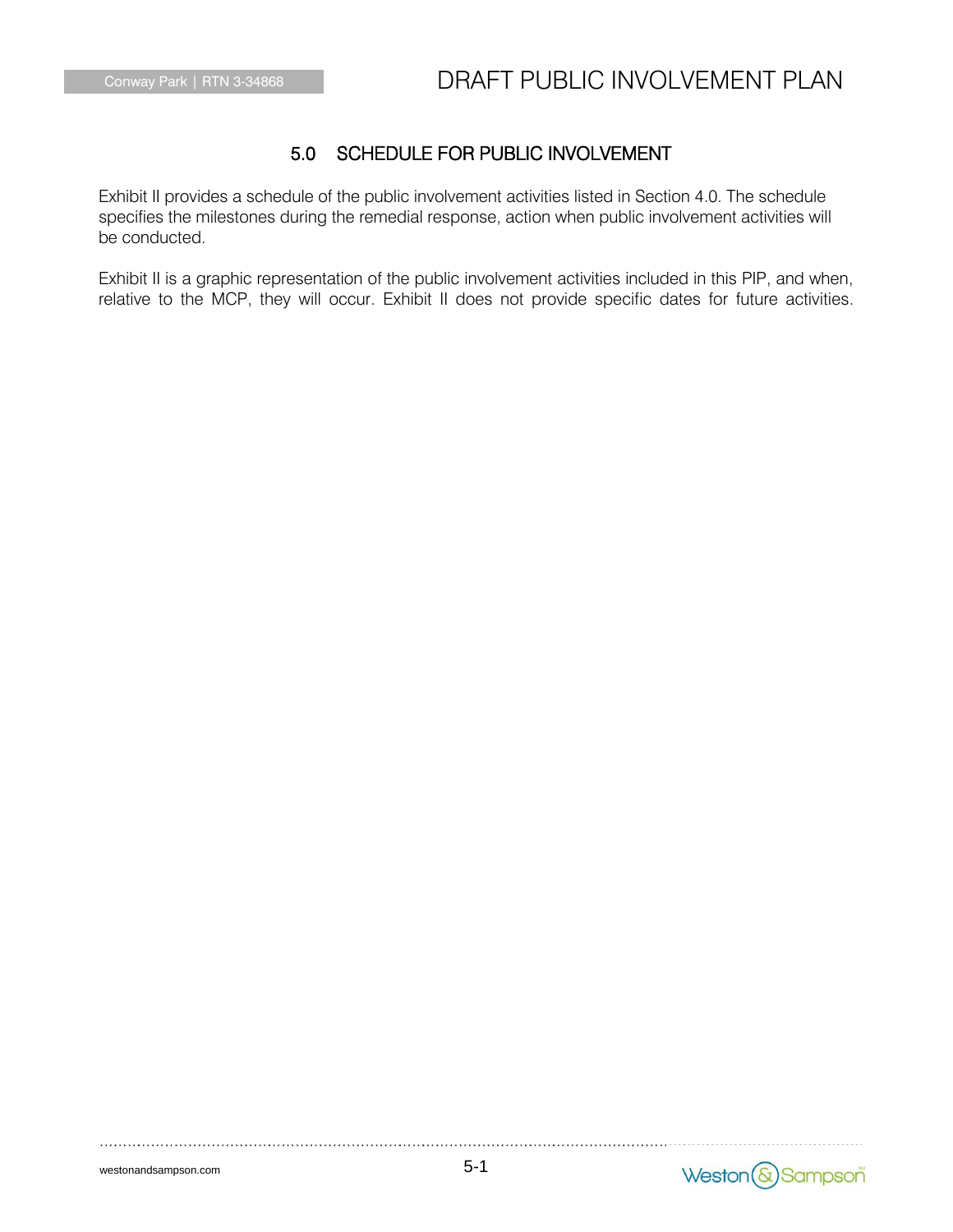## 6.0 RESPONSIBILITY FOR PUBLIC INVOLVEMENT PLAN

The City has voluntarily assumed responsibility for conducting response actions and public involvement activities for the Site. The City has developed this PIP and is responsible for carrying out the activities listed in this PIP during the Site cleanup process.

westonandsampson.com

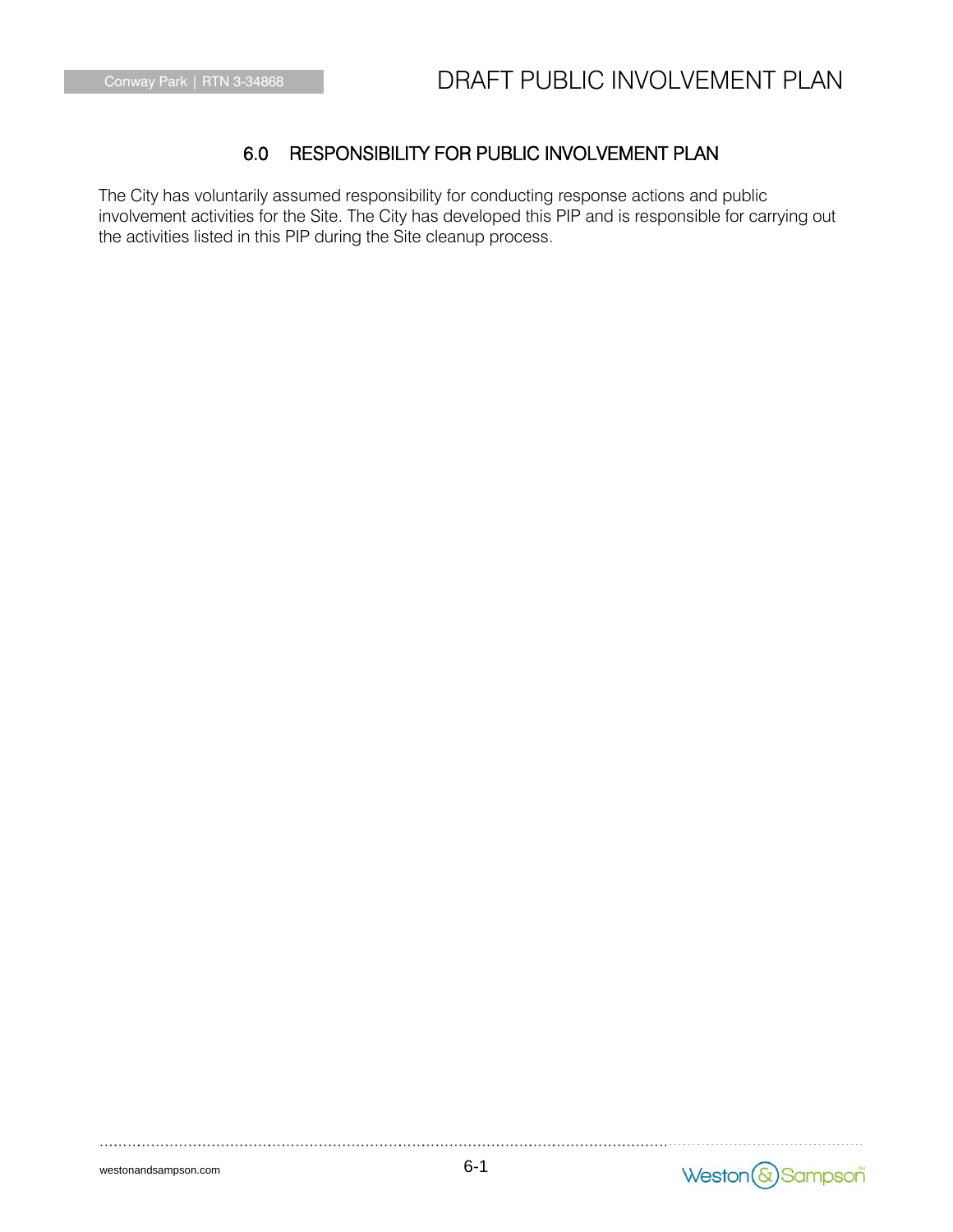### 7.0 REVISIONS TO PUBLIC INVOLVEMENT PLAN

This PIP may be revised as necessary during the course of the remedial response action process. If revisions are proposed, the City will place copies of any proposed changes in the local information repository, and will send a notice of the availability of recommended changes to the mailing list. The City will hold a 20-day public comment period (see Section 4.5 above) on the proposed revised Plan. The City will review any comments received and revise the Plan as appropriate. The final revised Plan will be placed in the information repositories.

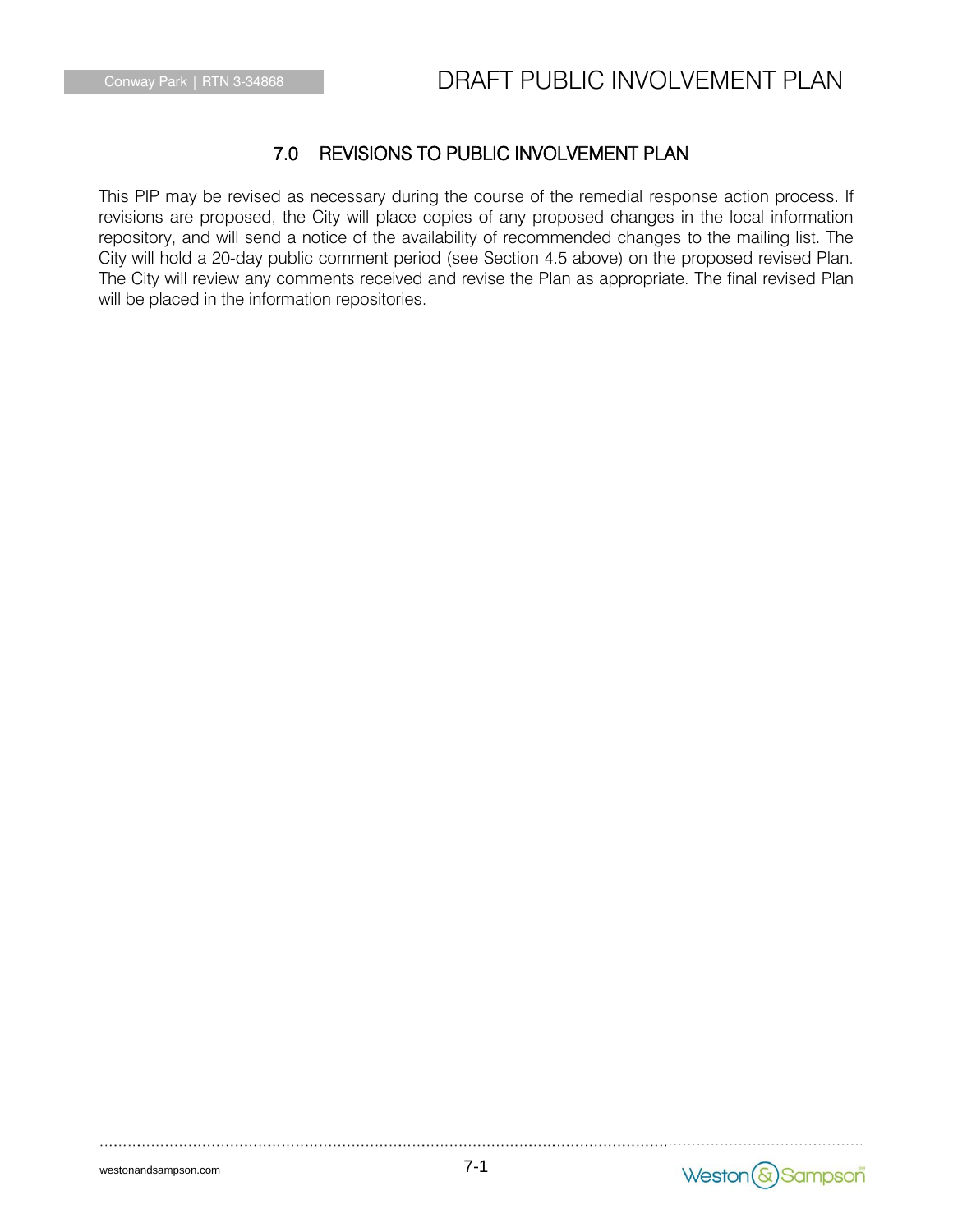# Conway Park | RTN 3-34868 **DRAFT PUBLIC INVOLVEMENT PLAN**

### Exhibit I

Public Comments

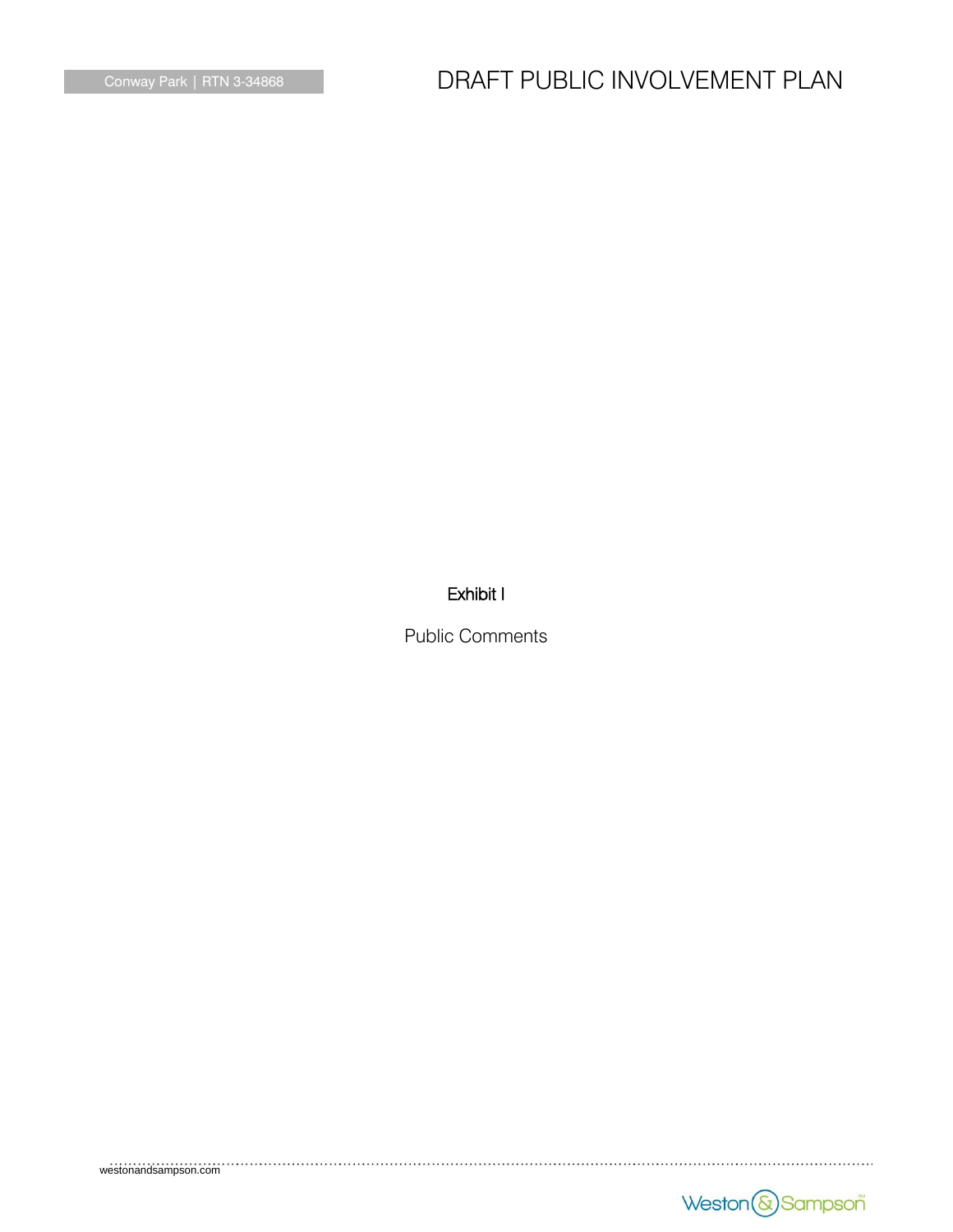### Public Comments

Feedback at Meetings prior to PIP Designation

- 1. Several residents raised concerns about the length of time that Conway Park will be closed while the City conducts response actions.
- 2. The City has also received questions regarding whether and when the splash pad area (eastern portion of the Playground) will be open.

#### Comments Received in the Original Petition

The following comment/request was included in the original petition, sent to the City on May 28, 2018. The petitioners' comment is presented below, numbered and in *bold italicized* text, followed by the City's response in plain text:

### *1. "We request an information repository with any and all the documents at the Central Library, 79 Highland Ave, Somerville, MA 02143, (617) 623-5000. We request public meetings for you to present documents and a comment period."*

As discussed in Sections 4.1 and 4.4, respectively, the City

Comments Received during the Draft PIP Public Comment Period and the City's Response The following comments/requests were included in a letter sent to the City on June 15, 2019, during the Draft PIP comment period, by an individual petitioner. The petitioner's comments are presented below, numbered and in *bold italicized* text, followed by the City's response in plain text:

**1.** *"Public meetings should be held at a time convenient for people who work so they can attend. Getting through traffic generally during this time, and in particular traveling through Union Square from the west due to the heavy construction, is difficult, and people should have time for dinner, etc. before the meetings. Therefore, it is requested that future meetings not be held before 7:00 pm."*

The City will hold those future public involvement meetings required by the MCP and/or MassDEP Interim Policy WSC-800-90 at 7:00 pm or later.

**2.** *"In addition, this will allow Councilman Ward 2, Jefferson T. Scott (J. T. Scott) more time to attend if he has a committee meeting or other council member's meeting that night, which he must attend, which was his reason for not attending the PIP meeting on May 29, 2019 until its end. However, I do not speak for him."*

As indicated in the response to comment number 1 above, the City will hold those future public involvement meetings required by the MCP and/or MassDEP Interim Policy WSC-800-90 at 7:00 pm or later.

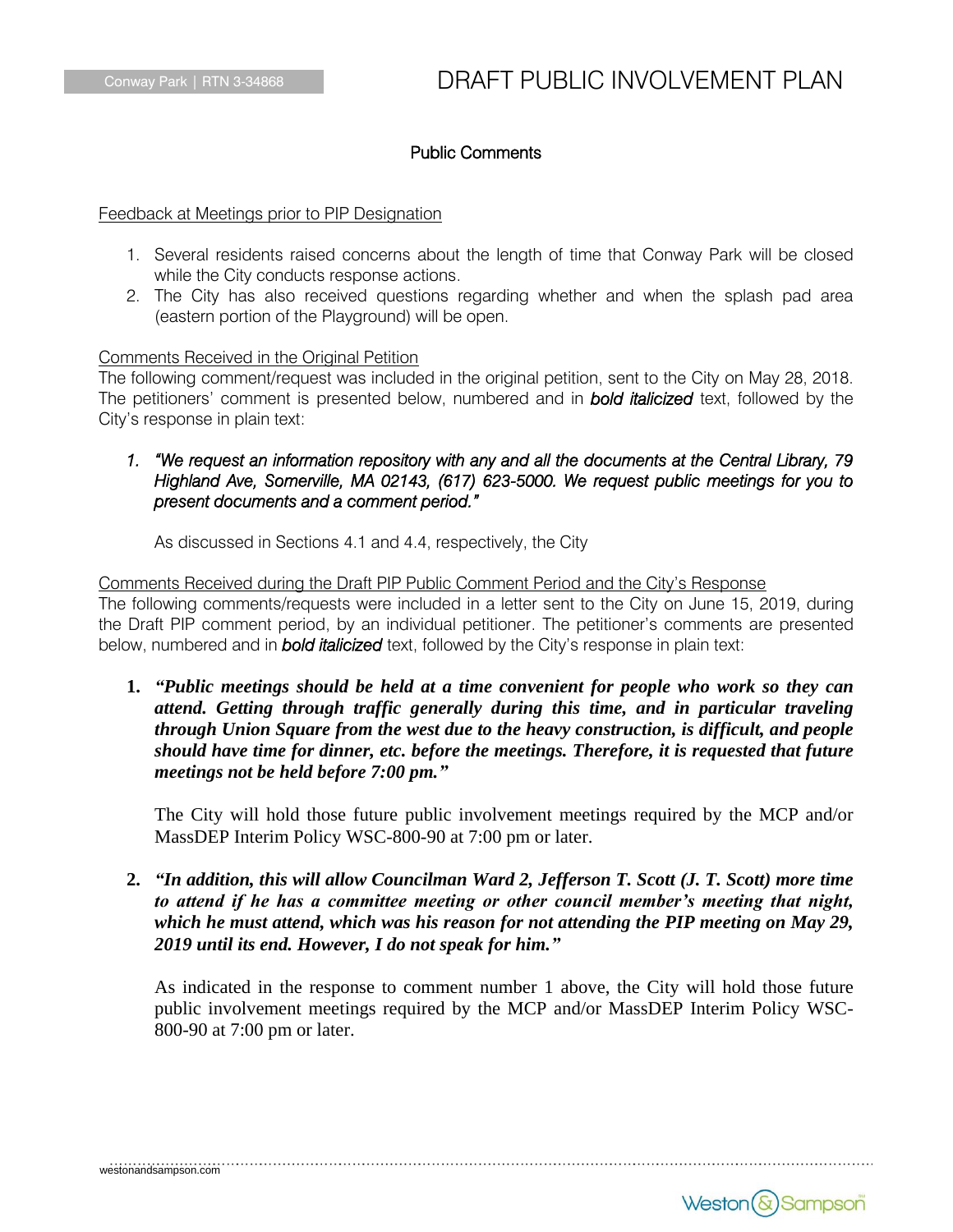**3.** *"Given all of the traffic in Union Square, it would be more convenient for the neighborhood residents to attend meetings at the City Hall or the Kennedy School instead of traveling from the west through heavily congested Union Square to the Public Safety Building at 220 Washington Street, Union Square, unless the meeting is held there during a time when the heavy traffic congestion has lessened."*

Every effort will be made to hold those future public involvement meetings required by the MCP and/or MassDEP Interim Policy WSC-800-90 at one of the venues suggested in comment number 3; however, the actual location of future meetings will depend on the availability of those venues, their accessibility, their suitability for presenting information (such as a PowerPoint presentation) in a format that can easily be viewed, and for access by local media.

**4.** *"Please upload to the Department of Environmental Protection ("DEP") website and the City of Somerville Conway Park website, all of the pictures that Licensed Site Professional George D. Naslas said he took of the material that was dug up from Conway Park, as he said he would at the PIP meeting on May 29, 2019."*

The City's consultant, Weston & Sampson, is finalizing a letter report that summarizes the May 2019 test pitting activities. The letter report will include a photographic log containing photos taken by Weston & Sampson staff. The City will upload the final letter report to the City's dedicated Conway Park webpage (www.somerville.gov/conway) and the MassDEP's online "Searchable Sites" database (https://eeaonline.eea.state.ma.us/portal#!/wastesite/3- 0034868).

**5.** *"Please upload to the DEP website and City of Somerville Conway Park website, the screens/slides that were presented at the PIP meeting on May 29, 2019 and all future meeting screens/slides, which are distinguishable from video of the meeting(s)."*

The City uploaded the presentation slides from the May 29, 2019, Draft PIP presentation meeting to the City's dedicated Conway Park webpage (www.somerville.gov/conway) and will also upload the slides to MassDEP's online "Searchable Sites" database (https://eeaonline.eea.state.ma.us/portal#!/wastesite/3-0034868).

**6.** *"In the future, if you send anything to the mailing list during the PIP process by certified mail, please also send an additional copy via regular mail for anybody that does not want to go to the post office, as you, via agreed to do at the PIP meeting on May 29, 2019."*

The City will send that future public involvement correspondence required by the MCP and/or MassDEP Interim Policy WSC-800-90, by both certified and regular mail through the US Postal Service.

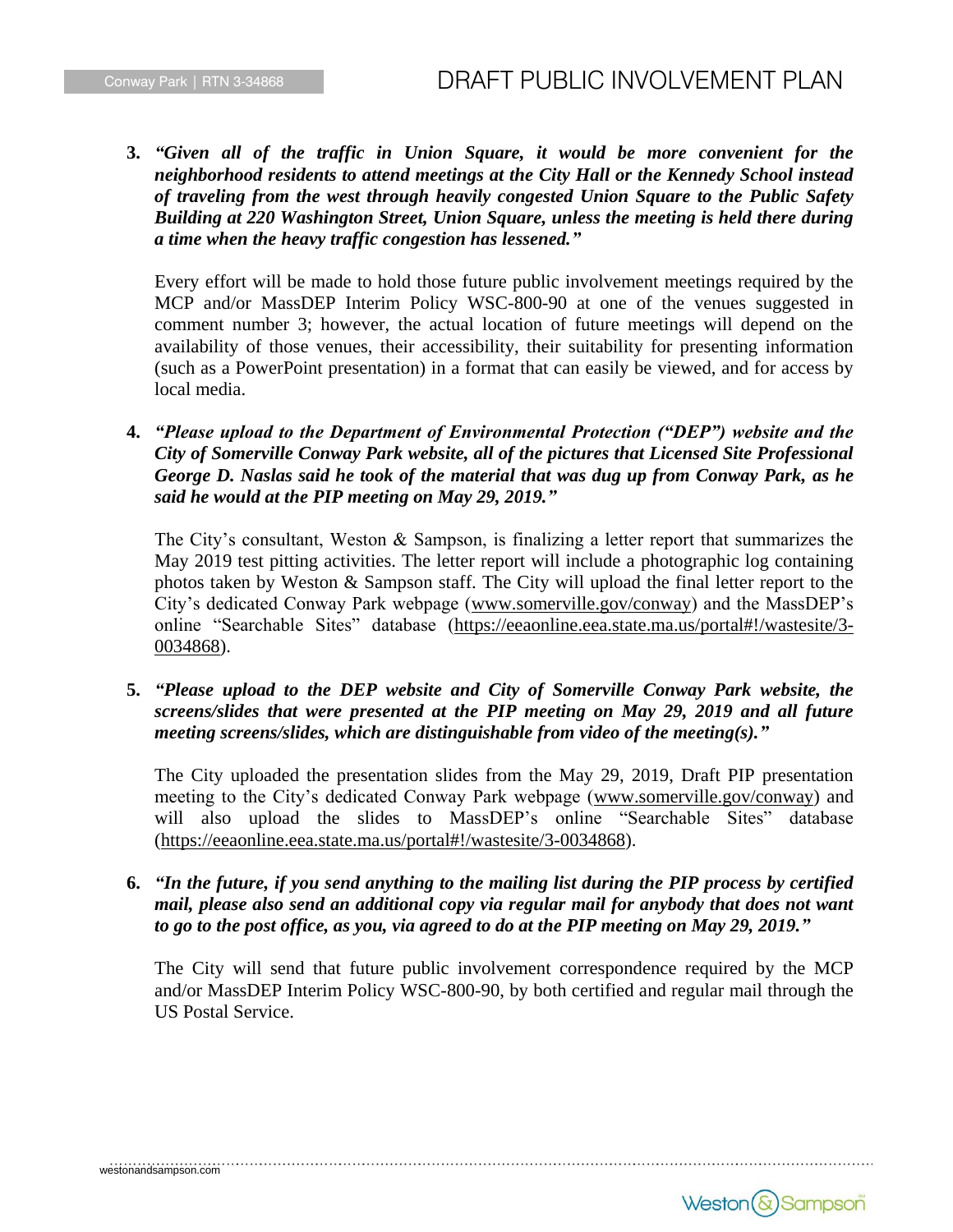# Conway Park | RTN 3-34868 **DRAFT PUBLIC INVOLVEMENT PLAN**

### Exhibit II

Public Involvement Plan Schedule

westonandsampson.com

Weston & Sampson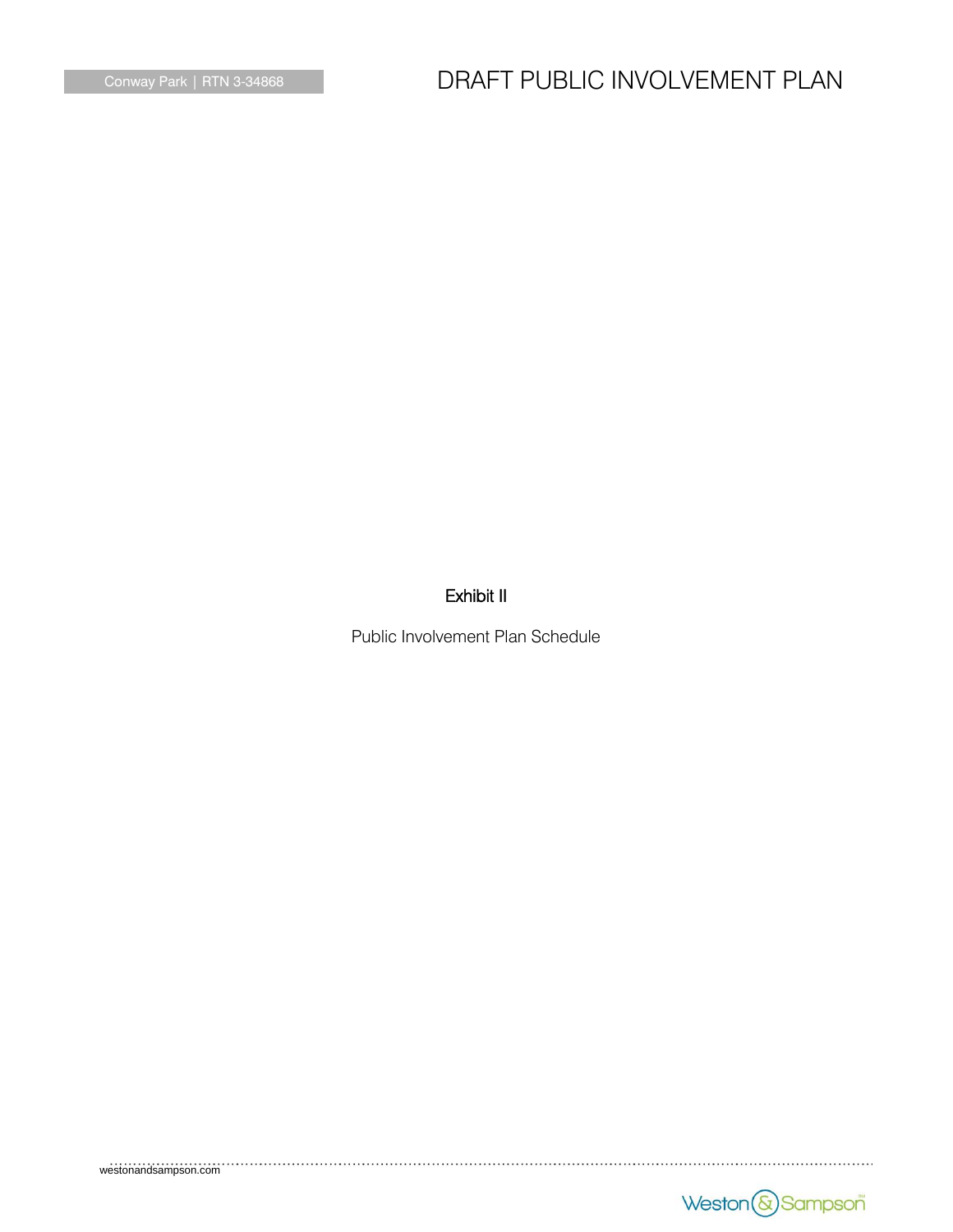| Exhibit II                              |
|-----------------------------------------|
| Conway Park Public Involvement Schedule |

| Submit/Start Date | <b>End Date</b> | Milestone/Task                                     |
|-------------------|-----------------|----------------------------------------------------|
| 3/28/2019         |                 | Tier Classification (Officially a PIP Site)        |
| 4/17/2019         |                 | Response to Petitioners Sent                       |
| 5/16/2019         |                 | Public, Petitioners Notified of Draft PIP          |
| 5/29/2019         |                 | <b>Draft PIP Presentation</b>                      |
| 5/29/2019         |                 | 6/19/2019 Draft PIP Public Review Period           |
| 7/20/2019         |                 | Submission/Public Notified of Final PIP            |
| <b>TBD</b>        |                 | Public, Petitioners Notified of Draft RAM Plan     |
| <b>TBD</b>        | <b>TBD</b>      | RAM Plan Public Review Period                      |
| <b>TBD</b>        |                 | Submission/Public Notified of Final RAM Plan       |
| <b>TBD</b>        | <b>TBD</b>      | Implementation of RAM Plan                         |
| <b>TBD</b>        |                 | Public, Petitioners Notified of Draft RAM-C/PS/AUL |
| <b>TBD</b>        | <b>TBD</b>      | RAM-C/PS/AUL Review Period                         |
| <b>TBD</b>        |                 | Submission/Public Notified of Final RAM-C/PS/AUL   |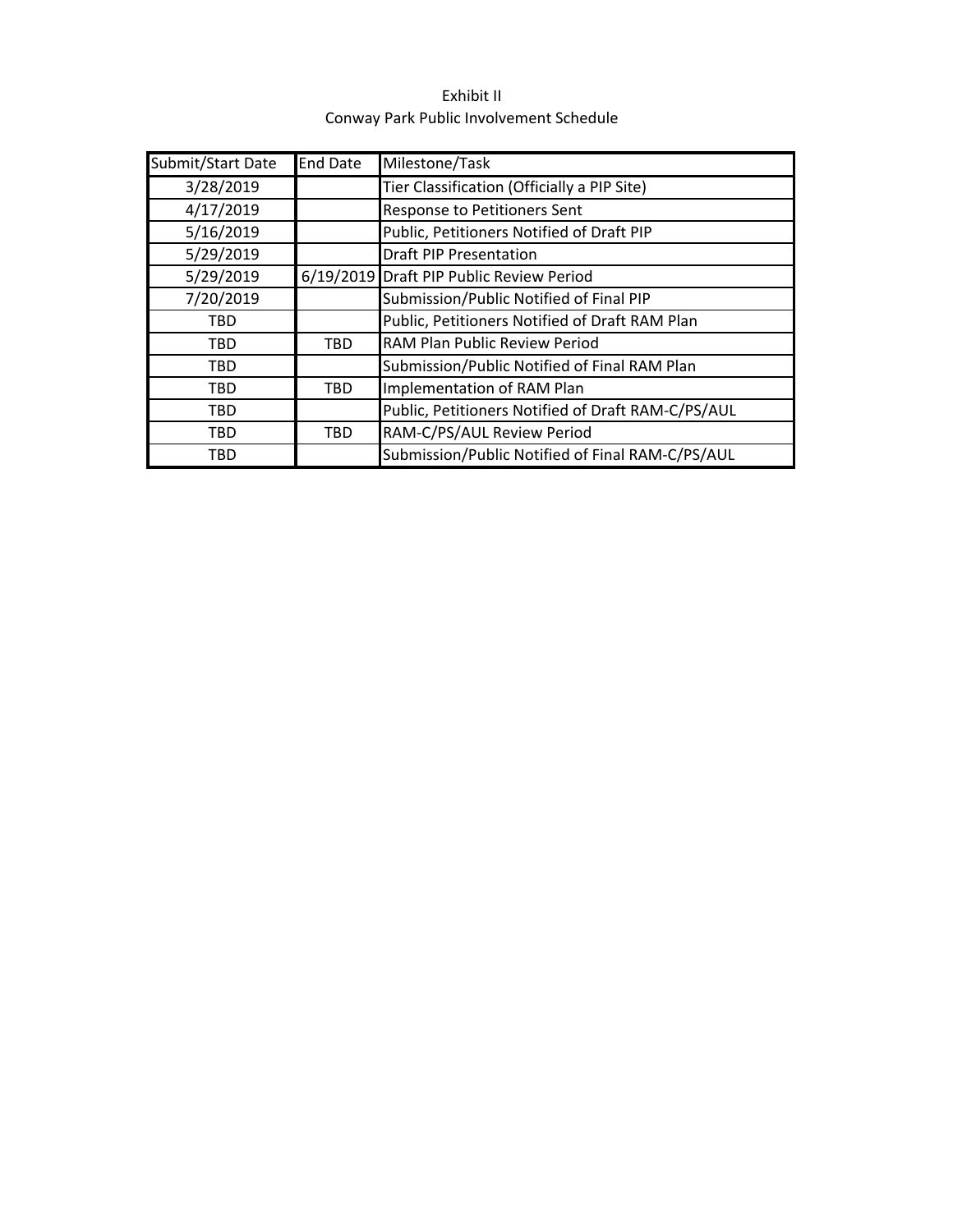# Conway Park | RTN 3-34868 **DRAFT PUBLIC INVOLVEMENT PLAN**

### Exhibit III

Mailing List

westonandsampson.com

Weston & Sampson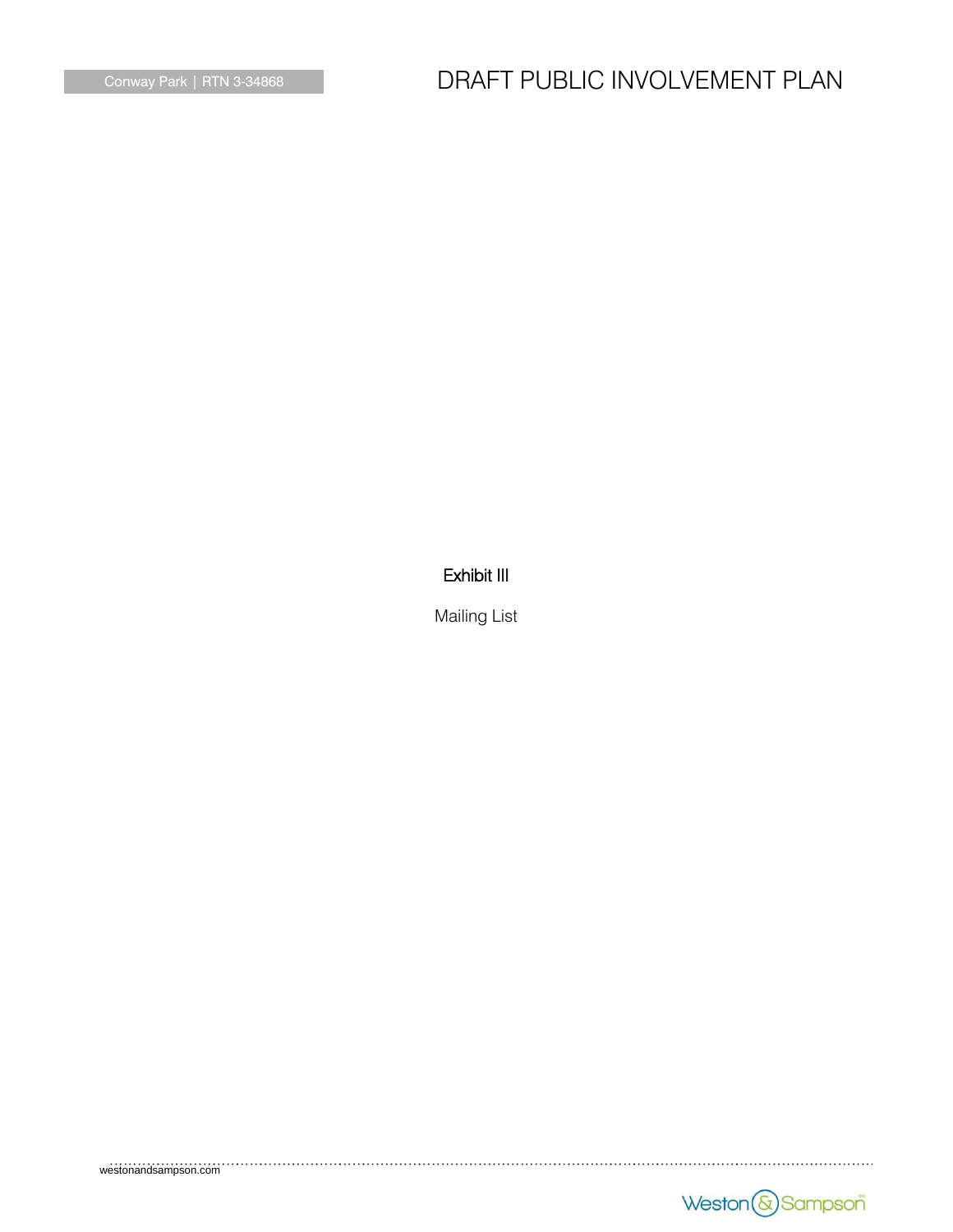#### Conway Park Mailing List

Hon. Joseph Curtatone Mayor, City of Somerville City Hall 93 Highland Ave. Somerville, MA 02143

Alyssa Napoleon 23 Park St., #4 Somerville, MA 02143

Alex Radunsky 9 Harrison St. Somerville, MA 02143

Arthur Lambert 18a Central St. Somerville, MA 02145

Derek Neilson 23 Park St., #4 Somerville, MA 02143

Maurice Smith 18 Harrison St. Somerville, MA 02143

Liljian Wang 23 Park St., #1 Somerville, MA 02143

Adam Cavanaugh & Emmanuelle Levantia 23 Park St., #5 Somerville, MA 02143

James & Marta Batmasian 27 Park St Somerville, MA 02143

Ellen Christenson 9 Allen Ct Somerville, MA 02143

Doug Kress Director of HHS, City of Somerville City Hall Annex 50 Evergreen Ave. Somerville, MA 02145

Christine Guth 15 Ivaloo St. Somerville, MA 02143

Claudia Murrow 23 Park St., #2 Somerville, MA 02143

Catherine Smart 18a Central St. Somerville, MA 02145

Lobsang Choedar 13 Harrison St. Somerville, MA 02143

Marlene Wicherski 15 Harrison St. Somerville, MA 02143

Mark Renouf 23 Park St., #3 Somerville, MA 02143

James & Marta Batmasian 27 Park St Somerville, MA 02143

Kumar Dangi 7 Allen Ct Somerville, MA 02143

Kevin Emery 10 Allen Ct Somerville, MA 02143